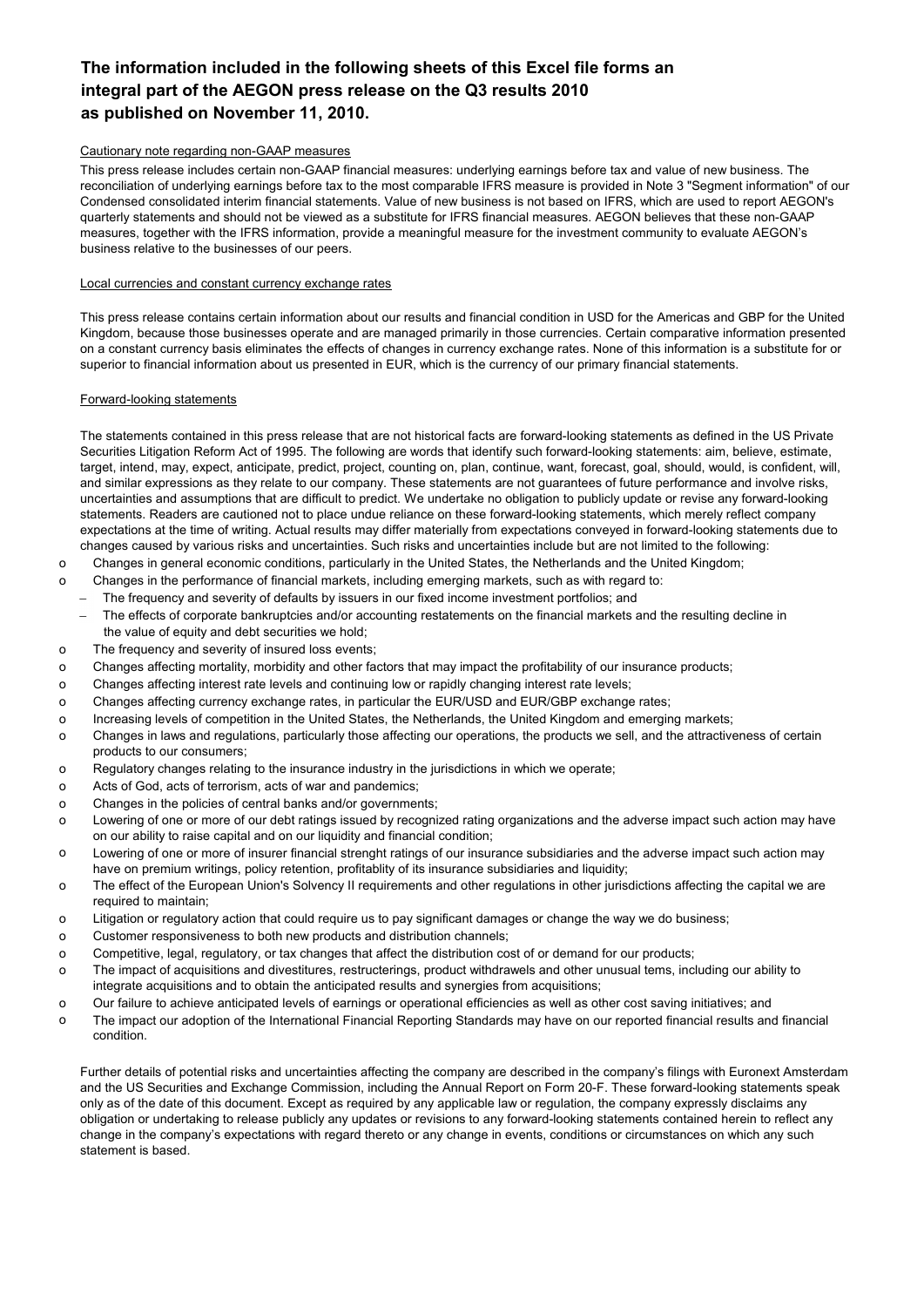| <b>KEY PERFORMANCE INDICATORS</b>           |                |         |         |      |         |                |                 |                 |                |
|---------------------------------------------|----------------|---------|---------|------|---------|----------------|-----------------|-----------------|----------------|
| amounts in EUR millions $\overline{b}$ )    | Notes          | Q3 2010 | Q2 2010 | %    | Q3 2009 | $\%$           | <b>YTD 2010</b> | <b>YTD 2009</b> | %              |
| Underlying earnings before tax              |                | 473     | 522     | (9)  | 390     | 21             | 1,483           | 707             | 110            |
| Net income                                  | $\overline{2}$ | 657     | 413     | 59   | 145     |                | 1,442           | (189)           |                |
| New life sales                              | 3              | 527     | 590     | (11) | 492     | $\overline{7}$ | 1,655           | 1,543           | 7 <sup>1</sup> |
| Gross deposits excluding run-off businesses | 4              | 9,408   | 7,584   | 24   | 6,838   | 38             | 24,767          | 20,893          | 19             |
| Value of new business (VNB)                 | 5              | 120     | 148     | (19) | 169     | (29)           | 414             | 551             | (25)           |
| Return on equity                            | 6              | 10.0%   | 9.7%    | 3    | 9.7%    | 3              | 10.0%           | 4.6%            | 117            |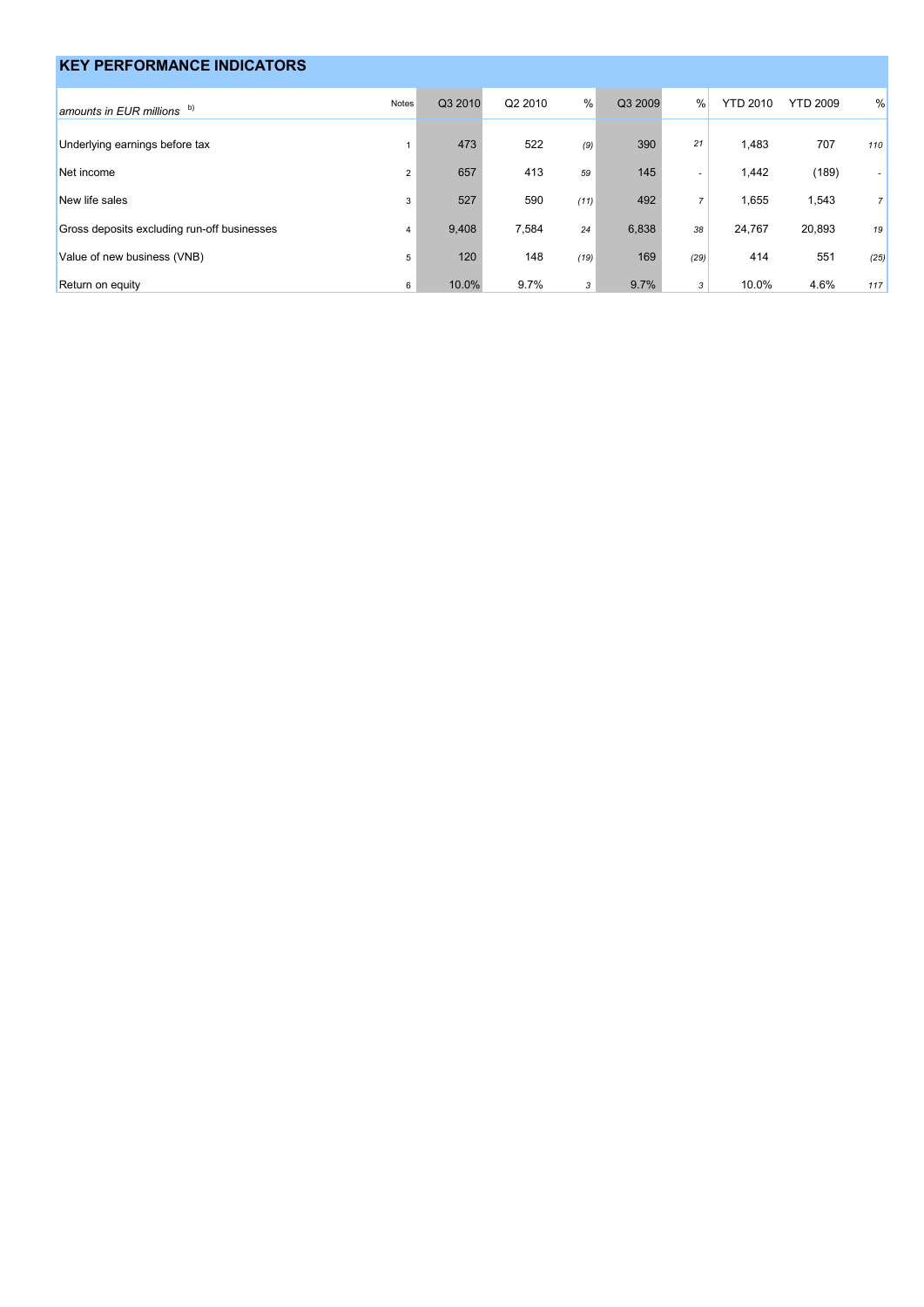| Q3 2010<br>Q2 2010<br>Q3 2009<br><b>EUR millions</b><br>%<br>%<br><b>YTD 2010</b><br><b>YTD 2009</b><br>%<br>Underlying earnings before tax<br>376<br>324<br>Americas<br>437<br>1,192<br>467<br>155<br>(14)<br>16<br>The Netherlands<br>97<br>97<br>102<br>298<br>303<br>(5)<br>(2)<br>28<br>22<br>78<br>19<br>United Kingdom<br>(9)<br>27<br>122<br>55<br>40<br>42<br>141<br>New markets<br>38<br>16<br>31<br>(226)<br>(204)<br>Holding and other<br>(83)<br>(74)<br>(69)<br>(12)<br>(20)<br>(11)<br>522<br>390<br>1,483<br>707<br>Underlying earnings before tax<br>473<br>(9)<br>21<br>110<br>3<br>Fair value items<br>204<br>(196)<br>191<br>(380)<br>129<br>403<br>203<br>Realized gains / (losses) on investments<br>148<br>38<br>(13)<br>99<br>$\overline{\phantom{a}}$<br>Impairment charges<br>(92)<br>(77)<br>(286)<br>(319)<br>(1,065)<br>70<br>(19)<br>68<br>(60)<br>48<br>(328)<br>Other income / (charges)<br>(14)<br>(51)<br>77<br>84<br>Run-off businesses<br>(28)<br>(49)<br>(34)<br>(137)<br>34<br>43<br>18<br>$\overline{\phantom{a}}$<br>Income before tax<br>672<br>487<br>(40)<br>1,570<br>(829)<br>38<br>$\overline{\phantom{a}}$<br>(128)<br>Income tax<br>(15)<br>(74)<br>185<br>640<br>80<br>$\overline{\phantom{a}}$<br>657<br>413<br>145<br>(189)<br>Net income<br>1,442<br>59<br>$\overline{\phantom{a}}$<br>Net income / (loss) attributable to:<br>Equity holders of AEGON N.V.<br>657<br>413<br>145<br>1,441<br>(189)<br>59<br>Minority interest<br>1<br>÷,<br>$\frac{1}{2}$<br>395<br>390<br>348<br>1,166<br>615<br>Net underlying earnings<br>90<br>14<br>1<br>1,525<br>1,489<br>4,486<br>4,639<br>Commissions and expenses<br>1,375<br>11<br>$\overline{c}$<br>(3)<br>835<br>841<br>784<br>2,488<br>2,451<br>of which operating expenses<br>(1)<br>$\boldsymbol{7}$<br>$\overline{\mathbf{c}}$<br><b>New life sales</b><br>1,923<br>Life single premiums<br>1,656<br>1,674<br>5,509<br>5,045<br>(14)<br>(1)<br>9<br>361<br>398<br>323<br>1,104<br>1,038<br>Life recurring premiums annualized<br>(9)<br>12<br>6<br>590<br>492<br>Total recurring plus 1/10 single<br>527<br>1,655<br>1,543<br>$\overline{7}$<br>(11)<br>7<br><b>New life sales</b><br>171<br>167<br>145<br>483<br>423<br>Americas<br>2<br>18<br>14<br>32<br>41<br>52<br>135<br>146<br>The Netherlands<br>(38)<br>(22)<br>(8)<br>245<br>837<br>763<br>United Kingdom<br>264<br>308<br>8<br>10<br>(14)<br>50<br>200<br>211<br>New markets<br>60<br>74<br>(19)<br>20<br>(5)<br>527<br>590<br>492<br>Total recurring plus 1/10 single<br>1,655<br>1,543<br>$\overline{7}$<br>$\overline{7}$<br>(11)<br>New premium production accident and health insurance<br>146<br>148<br>126<br>442<br>436<br>(1)<br>16<br>1<br>15<br>12<br>43<br>35<br>New premium production general insurance<br>14<br>$17\,$<br>(7)<br>23<br>Gross deposits (on and off balance)<br>4,706<br>5,154<br>4,138<br>15,263<br>14,784<br>Americas<br>(9)<br>14<br>3<br>525<br>The Netherlands<br>624<br>1,145<br>1,892<br>2,327<br>(19)<br>(16)<br>(54)<br>United Kingdom<br>16<br>19<br>29<br>71<br>142<br>(50)<br>(16)<br>(45)<br>7,541<br>New markets<br>4,161<br>1,787<br>1,526<br>3,640<br>133<br>173<br>107<br>Total gross deposits excluding run-off businesses<br>7,584<br>6,838<br>24,767<br>9,408<br>20,893<br>19<br>24<br>38<br>Run-off businesses<br>934<br>51<br><b>Total gross deposits</b><br>9,408<br>7,584<br>6,889<br>24,767<br>21,827<br>13<br>24<br>37<br>Net deposits (on and off balance)<br>535<br>Americas<br>746<br>553<br>1,805<br>3,384<br>(47)<br>(28)<br>(3)<br>The Netherlands<br>(83)<br>55<br>355<br>39<br>580<br>(93)<br>10<br>21<br>122<br>United Kingdom<br>41<br>2<br>(80)<br>(66)<br>(90)<br>New markets<br>3,293<br>187<br>753<br>268<br>3,601<br>Total net deposits excluding run-off businesses<br>3,747<br>998<br>1,682<br>4,354<br>5,486<br>26<br>123<br>Run-off businesses<br>(1,081)<br>(1,837)<br>(3,272)<br>(5, 117)<br>(7, 598)<br>33<br>41<br>67<br><b>Total net deposits</b><br>2,666<br>(839)<br>(1, 590)<br>369<br>(3, 244) | <b>FINANCIAL OVERVIEW</b> |  |  |  |  |
|-------------------------------------------------------------------------------------------------------------------------------------------------------------------------------------------------------------------------------------------------------------------------------------------------------------------------------------------------------------------------------------------------------------------------------------------------------------------------------------------------------------------------------------------------------------------------------------------------------------------------------------------------------------------------------------------------------------------------------------------------------------------------------------------------------------------------------------------------------------------------------------------------------------------------------------------------------------------------------------------------------------------------------------------------------------------------------------------------------------------------------------------------------------------------------------------------------------------------------------------------------------------------------------------------------------------------------------------------------------------------------------------------------------------------------------------------------------------------------------------------------------------------------------------------------------------------------------------------------------------------------------------------------------------------------------------------------------------------------------------------------------------------------------------------------------------------------------------------------------------------------------------------------------------------------------------------------------------------------------------------------------------------------------------------------------------------------------------------------------------------------------------------------------------------------------------------------------------------------------------------------------------------------------------------------------------------------------------------------------------------------------------------------------------------------------------------------------------------------------------------------------------------------------------------------------------------------------------------------------------------------------------------------------------------------------------------------------------------------------------------------------------------------------------------------------------------------------------------------------------------------------------------------------------------------------------------------------------------------------------------------------------------------------------------------------------------------------------------------------------------------------------------------------------------------------------------------------------------------------------------------------------------------------------------------------------------------------------------------------------------------------------------------------------------------------------------------------------------------------------------------------------------------------------------------------------------------------------------------------------------------------------------------------------------------------------------------------------------------------------------------------------------------------------------------------------------------------------------------------------------------------------------------------------------------------------------------------------------------------------------------------------------------------------------|---------------------------|--|--|--|--|
|                                                                                                                                                                                                                                                                                                                                                                                                                                                                                                                                                                                                                                                                                                                                                                                                                                                                                                                                                                                                                                                                                                                                                                                                                                                                                                                                                                                                                                                                                                                                                                                                                                                                                                                                                                                                                                                                                                                                                                                                                                                                                                                                                                                                                                                                                                                                                                                                                                                                                                                                                                                                                                                                                                                                                                                                                                                                                                                                                                                                                                                                                                                                                                                                                                                                                                                                                                                                                                                                                                                                                                                                                                                                                                                                                                                                                                                                                                                                                                                                                                                 |                           |  |  |  |  |
|                                                                                                                                                                                                                                                                                                                                                                                                                                                                                                                                                                                                                                                                                                                                                                                                                                                                                                                                                                                                                                                                                                                                                                                                                                                                                                                                                                                                                                                                                                                                                                                                                                                                                                                                                                                                                                                                                                                                                                                                                                                                                                                                                                                                                                                                                                                                                                                                                                                                                                                                                                                                                                                                                                                                                                                                                                                                                                                                                                                                                                                                                                                                                                                                                                                                                                                                                                                                                                                                                                                                                                                                                                                                                                                                                                                                                                                                                                                                                                                                                                                 |                           |  |  |  |  |
|                                                                                                                                                                                                                                                                                                                                                                                                                                                                                                                                                                                                                                                                                                                                                                                                                                                                                                                                                                                                                                                                                                                                                                                                                                                                                                                                                                                                                                                                                                                                                                                                                                                                                                                                                                                                                                                                                                                                                                                                                                                                                                                                                                                                                                                                                                                                                                                                                                                                                                                                                                                                                                                                                                                                                                                                                                                                                                                                                                                                                                                                                                                                                                                                                                                                                                                                                                                                                                                                                                                                                                                                                                                                                                                                                                                                                                                                                                                                                                                                                                                 |                           |  |  |  |  |
|                                                                                                                                                                                                                                                                                                                                                                                                                                                                                                                                                                                                                                                                                                                                                                                                                                                                                                                                                                                                                                                                                                                                                                                                                                                                                                                                                                                                                                                                                                                                                                                                                                                                                                                                                                                                                                                                                                                                                                                                                                                                                                                                                                                                                                                                                                                                                                                                                                                                                                                                                                                                                                                                                                                                                                                                                                                                                                                                                                                                                                                                                                                                                                                                                                                                                                                                                                                                                                                                                                                                                                                                                                                                                                                                                                                                                                                                                                                                                                                                                                                 |                           |  |  |  |  |
|                                                                                                                                                                                                                                                                                                                                                                                                                                                                                                                                                                                                                                                                                                                                                                                                                                                                                                                                                                                                                                                                                                                                                                                                                                                                                                                                                                                                                                                                                                                                                                                                                                                                                                                                                                                                                                                                                                                                                                                                                                                                                                                                                                                                                                                                                                                                                                                                                                                                                                                                                                                                                                                                                                                                                                                                                                                                                                                                                                                                                                                                                                                                                                                                                                                                                                                                                                                                                                                                                                                                                                                                                                                                                                                                                                                                                                                                                                                                                                                                                                                 |                           |  |  |  |  |
|                                                                                                                                                                                                                                                                                                                                                                                                                                                                                                                                                                                                                                                                                                                                                                                                                                                                                                                                                                                                                                                                                                                                                                                                                                                                                                                                                                                                                                                                                                                                                                                                                                                                                                                                                                                                                                                                                                                                                                                                                                                                                                                                                                                                                                                                                                                                                                                                                                                                                                                                                                                                                                                                                                                                                                                                                                                                                                                                                                                                                                                                                                                                                                                                                                                                                                                                                                                                                                                                                                                                                                                                                                                                                                                                                                                                                                                                                                                                                                                                                                                 |                           |  |  |  |  |
|                                                                                                                                                                                                                                                                                                                                                                                                                                                                                                                                                                                                                                                                                                                                                                                                                                                                                                                                                                                                                                                                                                                                                                                                                                                                                                                                                                                                                                                                                                                                                                                                                                                                                                                                                                                                                                                                                                                                                                                                                                                                                                                                                                                                                                                                                                                                                                                                                                                                                                                                                                                                                                                                                                                                                                                                                                                                                                                                                                                                                                                                                                                                                                                                                                                                                                                                                                                                                                                                                                                                                                                                                                                                                                                                                                                                                                                                                                                                                                                                                                                 |                           |  |  |  |  |
|                                                                                                                                                                                                                                                                                                                                                                                                                                                                                                                                                                                                                                                                                                                                                                                                                                                                                                                                                                                                                                                                                                                                                                                                                                                                                                                                                                                                                                                                                                                                                                                                                                                                                                                                                                                                                                                                                                                                                                                                                                                                                                                                                                                                                                                                                                                                                                                                                                                                                                                                                                                                                                                                                                                                                                                                                                                                                                                                                                                                                                                                                                                                                                                                                                                                                                                                                                                                                                                                                                                                                                                                                                                                                                                                                                                                                                                                                                                                                                                                                                                 |                           |  |  |  |  |
|                                                                                                                                                                                                                                                                                                                                                                                                                                                                                                                                                                                                                                                                                                                                                                                                                                                                                                                                                                                                                                                                                                                                                                                                                                                                                                                                                                                                                                                                                                                                                                                                                                                                                                                                                                                                                                                                                                                                                                                                                                                                                                                                                                                                                                                                                                                                                                                                                                                                                                                                                                                                                                                                                                                                                                                                                                                                                                                                                                                                                                                                                                                                                                                                                                                                                                                                                                                                                                                                                                                                                                                                                                                                                                                                                                                                                                                                                                                                                                                                                                                 |                           |  |  |  |  |
|                                                                                                                                                                                                                                                                                                                                                                                                                                                                                                                                                                                                                                                                                                                                                                                                                                                                                                                                                                                                                                                                                                                                                                                                                                                                                                                                                                                                                                                                                                                                                                                                                                                                                                                                                                                                                                                                                                                                                                                                                                                                                                                                                                                                                                                                                                                                                                                                                                                                                                                                                                                                                                                                                                                                                                                                                                                                                                                                                                                                                                                                                                                                                                                                                                                                                                                                                                                                                                                                                                                                                                                                                                                                                                                                                                                                                                                                                                                                                                                                                                                 |                           |  |  |  |  |
|                                                                                                                                                                                                                                                                                                                                                                                                                                                                                                                                                                                                                                                                                                                                                                                                                                                                                                                                                                                                                                                                                                                                                                                                                                                                                                                                                                                                                                                                                                                                                                                                                                                                                                                                                                                                                                                                                                                                                                                                                                                                                                                                                                                                                                                                                                                                                                                                                                                                                                                                                                                                                                                                                                                                                                                                                                                                                                                                                                                                                                                                                                                                                                                                                                                                                                                                                                                                                                                                                                                                                                                                                                                                                                                                                                                                                                                                                                                                                                                                                                                 |                           |  |  |  |  |
|                                                                                                                                                                                                                                                                                                                                                                                                                                                                                                                                                                                                                                                                                                                                                                                                                                                                                                                                                                                                                                                                                                                                                                                                                                                                                                                                                                                                                                                                                                                                                                                                                                                                                                                                                                                                                                                                                                                                                                                                                                                                                                                                                                                                                                                                                                                                                                                                                                                                                                                                                                                                                                                                                                                                                                                                                                                                                                                                                                                                                                                                                                                                                                                                                                                                                                                                                                                                                                                                                                                                                                                                                                                                                                                                                                                                                                                                                                                                                                                                                                                 |                           |  |  |  |  |
|                                                                                                                                                                                                                                                                                                                                                                                                                                                                                                                                                                                                                                                                                                                                                                                                                                                                                                                                                                                                                                                                                                                                                                                                                                                                                                                                                                                                                                                                                                                                                                                                                                                                                                                                                                                                                                                                                                                                                                                                                                                                                                                                                                                                                                                                                                                                                                                                                                                                                                                                                                                                                                                                                                                                                                                                                                                                                                                                                                                                                                                                                                                                                                                                                                                                                                                                                                                                                                                                                                                                                                                                                                                                                                                                                                                                                                                                                                                                                                                                                                                 |                           |  |  |  |  |
|                                                                                                                                                                                                                                                                                                                                                                                                                                                                                                                                                                                                                                                                                                                                                                                                                                                                                                                                                                                                                                                                                                                                                                                                                                                                                                                                                                                                                                                                                                                                                                                                                                                                                                                                                                                                                                                                                                                                                                                                                                                                                                                                                                                                                                                                                                                                                                                                                                                                                                                                                                                                                                                                                                                                                                                                                                                                                                                                                                                                                                                                                                                                                                                                                                                                                                                                                                                                                                                                                                                                                                                                                                                                                                                                                                                                                                                                                                                                                                                                                                                 |                           |  |  |  |  |
|                                                                                                                                                                                                                                                                                                                                                                                                                                                                                                                                                                                                                                                                                                                                                                                                                                                                                                                                                                                                                                                                                                                                                                                                                                                                                                                                                                                                                                                                                                                                                                                                                                                                                                                                                                                                                                                                                                                                                                                                                                                                                                                                                                                                                                                                                                                                                                                                                                                                                                                                                                                                                                                                                                                                                                                                                                                                                                                                                                                                                                                                                                                                                                                                                                                                                                                                                                                                                                                                                                                                                                                                                                                                                                                                                                                                                                                                                                                                                                                                                                                 |                           |  |  |  |  |
|                                                                                                                                                                                                                                                                                                                                                                                                                                                                                                                                                                                                                                                                                                                                                                                                                                                                                                                                                                                                                                                                                                                                                                                                                                                                                                                                                                                                                                                                                                                                                                                                                                                                                                                                                                                                                                                                                                                                                                                                                                                                                                                                                                                                                                                                                                                                                                                                                                                                                                                                                                                                                                                                                                                                                                                                                                                                                                                                                                                                                                                                                                                                                                                                                                                                                                                                                                                                                                                                                                                                                                                                                                                                                                                                                                                                                                                                                                                                                                                                                                                 |                           |  |  |  |  |
|                                                                                                                                                                                                                                                                                                                                                                                                                                                                                                                                                                                                                                                                                                                                                                                                                                                                                                                                                                                                                                                                                                                                                                                                                                                                                                                                                                                                                                                                                                                                                                                                                                                                                                                                                                                                                                                                                                                                                                                                                                                                                                                                                                                                                                                                                                                                                                                                                                                                                                                                                                                                                                                                                                                                                                                                                                                                                                                                                                                                                                                                                                                                                                                                                                                                                                                                                                                                                                                                                                                                                                                                                                                                                                                                                                                                                                                                                                                                                                                                                                                 |                           |  |  |  |  |
|                                                                                                                                                                                                                                                                                                                                                                                                                                                                                                                                                                                                                                                                                                                                                                                                                                                                                                                                                                                                                                                                                                                                                                                                                                                                                                                                                                                                                                                                                                                                                                                                                                                                                                                                                                                                                                                                                                                                                                                                                                                                                                                                                                                                                                                                                                                                                                                                                                                                                                                                                                                                                                                                                                                                                                                                                                                                                                                                                                                                                                                                                                                                                                                                                                                                                                                                                                                                                                                                                                                                                                                                                                                                                                                                                                                                                                                                                                                                                                                                                                                 |                           |  |  |  |  |
|                                                                                                                                                                                                                                                                                                                                                                                                                                                                                                                                                                                                                                                                                                                                                                                                                                                                                                                                                                                                                                                                                                                                                                                                                                                                                                                                                                                                                                                                                                                                                                                                                                                                                                                                                                                                                                                                                                                                                                                                                                                                                                                                                                                                                                                                                                                                                                                                                                                                                                                                                                                                                                                                                                                                                                                                                                                                                                                                                                                                                                                                                                                                                                                                                                                                                                                                                                                                                                                                                                                                                                                                                                                                                                                                                                                                                                                                                                                                                                                                                                                 |                           |  |  |  |  |
|                                                                                                                                                                                                                                                                                                                                                                                                                                                                                                                                                                                                                                                                                                                                                                                                                                                                                                                                                                                                                                                                                                                                                                                                                                                                                                                                                                                                                                                                                                                                                                                                                                                                                                                                                                                                                                                                                                                                                                                                                                                                                                                                                                                                                                                                                                                                                                                                                                                                                                                                                                                                                                                                                                                                                                                                                                                                                                                                                                                                                                                                                                                                                                                                                                                                                                                                                                                                                                                                                                                                                                                                                                                                                                                                                                                                                                                                                                                                                                                                                                                 |                           |  |  |  |  |
|                                                                                                                                                                                                                                                                                                                                                                                                                                                                                                                                                                                                                                                                                                                                                                                                                                                                                                                                                                                                                                                                                                                                                                                                                                                                                                                                                                                                                                                                                                                                                                                                                                                                                                                                                                                                                                                                                                                                                                                                                                                                                                                                                                                                                                                                                                                                                                                                                                                                                                                                                                                                                                                                                                                                                                                                                                                                                                                                                                                                                                                                                                                                                                                                                                                                                                                                                                                                                                                                                                                                                                                                                                                                                                                                                                                                                                                                                                                                                                                                                                                 |                           |  |  |  |  |
|                                                                                                                                                                                                                                                                                                                                                                                                                                                                                                                                                                                                                                                                                                                                                                                                                                                                                                                                                                                                                                                                                                                                                                                                                                                                                                                                                                                                                                                                                                                                                                                                                                                                                                                                                                                                                                                                                                                                                                                                                                                                                                                                                                                                                                                                                                                                                                                                                                                                                                                                                                                                                                                                                                                                                                                                                                                                                                                                                                                                                                                                                                                                                                                                                                                                                                                                                                                                                                                                                                                                                                                                                                                                                                                                                                                                                                                                                                                                                                                                                                                 |                           |  |  |  |  |
|                                                                                                                                                                                                                                                                                                                                                                                                                                                                                                                                                                                                                                                                                                                                                                                                                                                                                                                                                                                                                                                                                                                                                                                                                                                                                                                                                                                                                                                                                                                                                                                                                                                                                                                                                                                                                                                                                                                                                                                                                                                                                                                                                                                                                                                                                                                                                                                                                                                                                                                                                                                                                                                                                                                                                                                                                                                                                                                                                                                                                                                                                                                                                                                                                                                                                                                                                                                                                                                                                                                                                                                                                                                                                                                                                                                                                                                                                                                                                                                                                                                 |                           |  |  |  |  |
|                                                                                                                                                                                                                                                                                                                                                                                                                                                                                                                                                                                                                                                                                                                                                                                                                                                                                                                                                                                                                                                                                                                                                                                                                                                                                                                                                                                                                                                                                                                                                                                                                                                                                                                                                                                                                                                                                                                                                                                                                                                                                                                                                                                                                                                                                                                                                                                                                                                                                                                                                                                                                                                                                                                                                                                                                                                                                                                                                                                                                                                                                                                                                                                                                                                                                                                                                                                                                                                                                                                                                                                                                                                                                                                                                                                                                                                                                                                                                                                                                                                 |                           |  |  |  |  |
|                                                                                                                                                                                                                                                                                                                                                                                                                                                                                                                                                                                                                                                                                                                                                                                                                                                                                                                                                                                                                                                                                                                                                                                                                                                                                                                                                                                                                                                                                                                                                                                                                                                                                                                                                                                                                                                                                                                                                                                                                                                                                                                                                                                                                                                                                                                                                                                                                                                                                                                                                                                                                                                                                                                                                                                                                                                                                                                                                                                                                                                                                                                                                                                                                                                                                                                                                                                                                                                                                                                                                                                                                                                                                                                                                                                                                                                                                                                                                                                                                                                 |                           |  |  |  |  |
|                                                                                                                                                                                                                                                                                                                                                                                                                                                                                                                                                                                                                                                                                                                                                                                                                                                                                                                                                                                                                                                                                                                                                                                                                                                                                                                                                                                                                                                                                                                                                                                                                                                                                                                                                                                                                                                                                                                                                                                                                                                                                                                                                                                                                                                                                                                                                                                                                                                                                                                                                                                                                                                                                                                                                                                                                                                                                                                                                                                                                                                                                                                                                                                                                                                                                                                                                                                                                                                                                                                                                                                                                                                                                                                                                                                                                                                                                                                                                                                                                                                 |                           |  |  |  |  |
|                                                                                                                                                                                                                                                                                                                                                                                                                                                                                                                                                                                                                                                                                                                                                                                                                                                                                                                                                                                                                                                                                                                                                                                                                                                                                                                                                                                                                                                                                                                                                                                                                                                                                                                                                                                                                                                                                                                                                                                                                                                                                                                                                                                                                                                                                                                                                                                                                                                                                                                                                                                                                                                                                                                                                                                                                                                                                                                                                                                                                                                                                                                                                                                                                                                                                                                                                                                                                                                                                                                                                                                                                                                                                                                                                                                                                                                                                                                                                                                                                                                 |                           |  |  |  |  |
|                                                                                                                                                                                                                                                                                                                                                                                                                                                                                                                                                                                                                                                                                                                                                                                                                                                                                                                                                                                                                                                                                                                                                                                                                                                                                                                                                                                                                                                                                                                                                                                                                                                                                                                                                                                                                                                                                                                                                                                                                                                                                                                                                                                                                                                                                                                                                                                                                                                                                                                                                                                                                                                                                                                                                                                                                                                                                                                                                                                                                                                                                                                                                                                                                                                                                                                                                                                                                                                                                                                                                                                                                                                                                                                                                                                                                                                                                                                                                                                                                                                 |                           |  |  |  |  |
|                                                                                                                                                                                                                                                                                                                                                                                                                                                                                                                                                                                                                                                                                                                                                                                                                                                                                                                                                                                                                                                                                                                                                                                                                                                                                                                                                                                                                                                                                                                                                                                                                                                                                                                                                                                                                                                                                                                                                                                                                                                                                                                                                                                                                                                                                                                                                                                                                                                                                                                                                                                                                                                                                                                                                                                                                                                                                                                                                                                                                                                                                                                                                                                                                                                                                                                                                                                                                                                                                                                                                                                                                                                                                                                                                                                                                                                                                                                                                                                                                                                 |                           |  |  |  |  |
|                                                                                                                                                                                                                                                                                                                                                                                                                                                                                                                                                                                                                                                                                                                                                                                                                                                                                                                                                                                                                                                                                                                                                                                                                                                                                                                                                                                                                                                                                                                                                                                                                                                                                                                                                                                                                                                                                                                                                                                                                                                                                                                                                                                                                                                                                                                                                                                                                                                                                                                                                                                                                                                                                                                                                                                                                                                                                                                                                                                                                                                                                                                                                                                                                                                                                                                                                                                                                                                                                                                                                                                                                                                                                                                                                                                                                                                                                                                                                                                                                                                 |                           |  |  |  |  |
|                                                                                                                                                                                                                                                                                                                                                                                                                                                                                                                                                                                                                                                                                                                                                                                                                                                                                                                                                                                                                                                                                                                                                                                                                                                                                                                                                                                                                                                                                                                                                                                                                                                                                                                                                                                                                                                                                                                                                                                                                                                                                                                                                                                                                                                                                                                                                                                                                                                                                                                                                                                                                                                                                                                                                                                                                                                                                                                                                                                                                                                                                                                                                                                                                                                                                                                                                                                                                                                                                                                                                                                                                                                                                                                                                                                                                                                                                                                                                                                                                                                 |                           |  |  |  |  |
|                                                                                                                                                                                                                                                                                                                                                                                                                                                                                                                                                                                                                                                                                                                                                                                                                                                                                                                                                                                                                                                                                                                                                                                                                                                                                                                                                                                                                                                                                                                                                                                                                                                                                                                                                                                                                                                                                                                                                                                                                                                                                                                                                                                                                                                                                                                                                                                                                                                                                                                                                                                                                                                                                                                                                                                                                                                                                                                                                                                                                                                                                                                                                                                                                                                                                                                                                                                                                                                                                                                                                                                                                                                                                                                                                                                                                                                                                                                                                                                                                                                 |                           |  |  |  |  |
|                                                                                                                                                                                                                                                                                                                                                                                                                                                                                                                                                                                                                                                                                                                                                                                                                                                                                                                                                                                                                                                                                                                                                                                                                                                                                                                                                                                                                                                                                                                                                                                                                                                                                                                                                                                                                                                                                                                                                                                                                                                                                                                                                                                                                                                                                                                                                                                                                                                                                                                                                                                                                                                                                                                                                                                                                                                                                                                                                                                                                                                                                                                                                                                                                                                                                                                                                                                                                                                                                                                                                                                                                                                                                                                                                                                                                                                                                                                                                                                                                                                 |                           |  |  |  |  |
|                                                                                                                                                                                                                                                                                                                                                                                                                                                                                                                                                                                                                                                                                                                                                                                                                                                                                                                                                                                                                                                                                                                                                                                                                                                                                                                                                                                                                                                                                                                                                                                                                                                                                                                                                                                                                                                                                                                                                                                                                                                                                                                                                                                                                                                                                                                                                                                                                                                                                                                                                                                                                                                                                                                                                                                                                                                                                                                                                                                                                                                                                                                                                                                                                                                                                                                                                                                                                                                                                                                                                                                                                                                                                                                                                                                                                                                                                                                                                                                                                                                 |                           |  |  |  |  |
|                                                                                                                                                                                                                                                                                                                                                                                                                                                                                                                                                                                                                                                                                                                                                                                                                                                                                                                                                                                                                                                                                                                                                                                                                                                                                                                                                                                                                                                                                                                                                                                                                                                                                                                                                                                                                                                                                                                                                                                                                                                                                                                                                                                                                                                                                                                                                                                                                                                                                                                                                                                                                                                                                                                                                                                                                                                                                                                                                                                                                                                                                                                                                                                                                                                                                                                                                                                                                                                                                                                                                                                                                                                                                                                                                                                                                                                                                                                                                                                                                                                 |                           |  |  |  |  |
|                                                                                                                                                                                                                                                                                                                                                                                                                                                                                                                                                                                                                                                                                                                                                                                                                                                                                                                                                                                                                                                                                                                                                                                                                                                                                                                                                                                                                                                                                                                                                                                                                                                                                                                                                                                                                                                                                                                                                                                                                                                                                                                                                                                                                                                                                                                                                                                                                                                                                                                                                                                                                                                                                                                                                                                                                                                                                                                                                                                                                                                                                                                                                                                                                                                                                                                                                                                                                                                                                                                                                                                                                                                                                                                                                                                                                                                                                                                                                                                                                                                 |                           |  |  |  |  |
|                                                                                                                                                                                                                                                                                                                                                                                                                                                                                                                                                                                                                                                                                                                                                                                                                                                                                                                                                                                                                                                                                                                                                                                                                                                                                                                                                                                                                                                                                                                                                                                                                                                                                                                                                                                                                                                                                                                                                                                                                                                                                                                                                                                                                                                                                                                                                                                                                                                                                                                                                                                                                                                                                                                                                                                                                                                                                                                                                                                                                                                                                                                                                                                                                                                                                                                                                                                                                                                                                                                                                                                                                                                                                                                                                                                                                                                                                                                                                                                                                                                 |                           |  |  |  |  |
|                                                                                                                                                                                                                                                                                                                                                                                                                                                                                                                                                                                                                                                                                                                                                                                                                                                                                                                                                                                                                                                                                                                                                                                                                                                                                                                                                                                                                                                                                                                                                                                                                                                                                                                                                                                                                                                                                                                                                                                                                                                                                                                                                                                                                                                                                                                                                                                                                                                                                                                                                                                                                                                                                                                                                                                                                                                                                                                                                                                                                                                                                                                                                                                                                                                                                                                                                                                                                                                                                                                                                                                                                                                                                                                                                                                                                                                                                                                                                                                                                                                 |                           |  |  |  |  |
|                                                                                                                                                                                                                                                                                                                                                                                                                                                                                                                                                                                                                                                                                                                                                                                                                                                                                                                                                                                                                                                                                                                                                                                                                                                                                                                                                                                                                                                                                                                                                                                                                                                                                                                                                                                                                                                                                                                                                                                                                                                                                                                                                                                                                                                                                                                                                                                                                                                                                                                                                                                                                                                                                                                                                                                                                                                                                                                                                                                                                                                                                                                                                                                                                                                                                                                                                                                                                                                                                                                                                                                                                                                                                                                                                                                                                                                                                                                                                                                                                                                 |                           |  |  |  |  |
|                                                                                                                                                                                                                                                                                                                                                                                                                                                                                                                                                                                                                                                                                                                                                                                                                                                                                                                                                                                                                                                                                                                                                                                                                                                                                                                                                                                                                                                                                                                                                                                                                                                                                                                                                                                                                                                                                                                                                                                                                                                                                                                                                                                                                                                                                                                                                                                                                                                                                                                                                                                                                                                                                                                                                                                                                                                                                                                                                                                                                                                                                                                                                                                                                                                                                                                                                                                                                                                                                                                                                                                                                                                                                                                                                                                                                                                                                                                                                                                                                                                 |                           |  |  |  |  |
|                                                                                                                                                                                                                                                                                                                                                                                                                                                                                                                                                                                                                                                                                                                                                                                                                                                                                                                                                                                                                                                                                                                                                                                                                                                                                                                                                                                                                                                                                                                                                                                                                                                                                                                                                                                                                                                                                                                                                                                                                                                                                                                                                                                                                                                                                                                                                                                                                                                                                                                                                                                                                                                                                                                                                                                                                                                                                                                                                                                                                                                                                                                                                                                                                                                                                                                                                                                                                                                                                                                                                                                                                                                                                                                                                                                                                                                                                                                                                                                                                                                 |                           |  |  |  |  |
|                                                                                                                                                                                                                                                                                                                                                                                                                                                                                                                                                                                                                                                                                                                                                                                                                                                                                                                                                                                                                                                                                                                                                                                                                                                                                                                                                                                                                                                                                                                                                                                                                                                                                                                                                                                                                                                                                                                                                                                                                                                                                                                                                                                                                                                                                                                                                                                                                                                                                                                                                                                                                                                                                                                                                                                                                                                                                                                                                                                                                                                                                                                                                                                                                                                                                                                                                                                                                                                                                                                                                                                                                                                                                                                                                                                                                                                                                                                                                                                                                                                 |                           |  |  |  |  |
|                                                                                                                                                                                                                                                                                                                                                                                                                                                                                                                                                                                                                                                                                                                                                                                                                                                                                                                                                                                                                                                                                                                                                                                                                                                                                                                                                                                                                                                                                                                                                                                                                                                                                                                                                                                                                                                                                                                                                                                                                                                                                                                                                                                                                                                                                                                                                                                                                                                                                                                                                                                                                                                                                                                                                                                                                                                                                                                                                                                                                                                                                                                                                                                                                                                                                                                                                                                                                                                                                                                                                                                                                                                                                                                                                                                                                                                                                                                                                                                                                                                 |                           |  |  |  |  |
|                                                                                                                                                                                                                                                                                                                                                                                                                                                                                                                                                                                                                                                                                                                                                                                                                                                                                                                                                                                                                                                                                                                                                                                                                                                                                                                                                                                                                                                                                                                                                                                                                                                                                                                                                                                                                                                                                                                                                                                                                                                                                                                                                                                                                                                                                                                                                                                                                                                                                                                                                                                                                                                                                                                                                                                                                                                                                                                                                                                                                                                                                                                                                                                                                                                                                                                                                                                                                                                                                                                                                                                                                                                                                                                                                                                                                                                                                                                                                                                                                                                 |                           |  |  |  |  |
|                                                                                                                                                                                                                                                                                                                                                                                                                                                                                                                                                                                                                                                                                                                                                                                                                                                                                                                                                                                                                                                                                                                                                                                                                                                                                                                                                                                                                                                                                                                                                                                                                                                                                                                                                                                                                                                                                                                                                                                                                                                                                                                                                                                                                                                                                                                                                                                                                                                                                                                                                                                                                                                                                                                                                                                                                                                                                                                                                                                                                                                                                                                                                                                                                                                                                                                                                                                                                                                                                                                                                                                                                                                                                                                                                                                                                                                                                                                                                                                                                                                 |                           |  |  |  |  |
|                                                                                                                                                                                                                                                                                                                                                                                                                                                                                                                                                                                                                                                                                                                                                                                                                                                                                                                                                                                                                                                                                                                                                                                                                                                                                                                                                                                                                                                                                                                                                                                                                                                                                                                                                                                                                                                                                                                                                                                                                                                                                                                                                                                                                                                                                                                                                                                                                                                                                                                                                                                                                                                                                                                                                                                                                                                                                                                                                                                                                                                                                                                                                                                                                                                                                                                                                                                                                                                                                                                                                                                                                                                                                                                                                                                                                                                                                                                                                                                                                                                 |                           |  |  |  |  |
|                                                                                                                                                                                                                                                                                                                                                                                                                                                                                                                                                                                                                                                                                                                                                                                                                                                                                                                                                                                                                                                                                                                                                                                                                                                                                                                                                                                                                                                                                                                                                                                                                                                                                                                                                                                                                                                                                                                                                                                                                                                                                                                                                                                                                                                                                                                                                                                                                                                                                                                                                                                                                                                                                                                                                                                                                                                                                                                                                                                                                                                                                                                                                                                                                                                                                                                                                                                                                                                                                                                                                                                                                                                                                                                                                                                                                                                                                                                                                                                                                                                 |                           |  |  |  |  |
|                                                                                                                                                                                                                                                                                                                                                                                                                                                                                                                                                                                                                                                                                                                                                                                                                                                                                                                                                                                                                                                                                                                                                                                                                                                                                                                                                                                                                                                                                                                                                                                                                                                                                                                                                                                                                                                                                                                                                                                                                                                                                                                                                                                                                                                                                                                                                                                                                                                                                                                                                                                                                                                                                                                                                                                                                                                                                                                                                                                                                                                                                                                                                                                                                                                                                                                                                                                                                                                                                                                                                                                                                                                                                                                                                                                                                                                                                                                                                                                                                                                 |                           |  |  |  |  |
|                                                                                                                                                                                                                                                                                                                                                                                                                                                                                                                                                                                                                                                                                                                                                                                                                                                                                                                                                                                                                                                                                                                                                                                                                                                                                                                                                                                                                                                                                                                                                                                                                                                                                                                                                                                                                                                                                                                                                                                                                                                                                                                                                                                                                                                                                                                                                                                                                                                                                                                                                                                                                                                                                                                                                                                                                                                                                                                                                                                                                                                                                                                                                                                                                                                                                                                                                                                                                                                                                                                                                                                                                                                                                                                                                                                                                                                                                                                                                                                                                                                 |                           |  |  |  |  |
|                                                                                                                                                                                                                                                                                                                                                                                                                                                                                                                                                                                                                                                                                                                                                                                                                                                                                                                                                                                                                                                                                                                                                                                                                                                                                                                                                                                                                                                                                                                                                                                                                                                                                                                                                                                                                                                                                                                                                                                                                                                                                                                                                                                                                                                                                                                                                                                                                                                                                                                                                                                                                                                                                                                                                                                                                                                                                                                                                                                                                                                                                                                                                                                                                                                                                                                                                                                                                                                                                                                                                                                                                                                                                                                                                                                                                                                                                                                                                                                                                                                 |                           |  |  |  |  |
|                                                                                                                                                                                                                                                                                                                                                                                                                                                                                                                                                                                                                                                                                                                                                                                                                                                                                                                                                                                                                                                                                                                                                                                                                                                                                                                                                                                                                                                                                                                                                                                                                                                                                                                                                                                                                                                                                                                                                                                                                                                                                                                                                                                                                                                                                                                                                                                                                                                                                                                                                                                                                                                                                                                                                                                                                                                                                                                                                                                                                                                                                                                                                                                                                                                                                                                                                                                                                                                                                                                                                                                                                                                                                                                                                                                                                                                                                                                                                                                                                                                 |                           |  |  |  |  |
|                                                                                                                                                                                                                                                                                                                                                                                                                                                                                                                                                                                                                                                                                                                                                                                                                                                                                                                                                                                                                                                                                                                                                                                                                                                                                                                                                                                                                                                                                                                                                                                                                                                                                                                                                                                                                                                                                                                                                                                                                                                                                                                                                                                                                                                                                                                                                                                                                                                                                                                                                                                                                                                                                                                                                                                                                                                                                                                                                                                                                                                                                                                                                                                                                                                                                                                                                                                                                                                                                                                                                                                                                                                                                                                                                                                                                                                                                                                                                                                                                                                 |                           |  |  |  |  |
|                                                                                                                                                                                                                                                                                                                                                                                                                                                                                                                                                                                                                                                                                                                                                                                                                                                                                                                                                                                                                                                                                                                                                                                                                                                                                                                                                                                                                                                                                                                                                                                                                                                                                                                                                                                                                                                                                                                                                                                                                                                                                                                                                                                                                                                                                                                                                                                                                                                                                                                                                                                                                                                                                                                                                                                                                                                                                                                                                                                                                                                                                                                                                                                                                                                                                                                                                                                                                                                                                                                                                                                                                                                                                                                                                                                                                                                                                                                                                                                                                                                 |                           |  |  |  |  |
|                                                                                                                                                                                                                                                                                                                                                                                                                                                                                                                                                                                                                                                                                                                                                                                                                                                                                                                                                                                                                                                                                                                                                                                                                                                                                                                                                                                                                                                                                                                                                                                                                                                                                                                                                                                                                                                                                                                                                                                                                                                                                                                                                                                                                                                                                                                                                                                                                                                                                                                                                                                                                                                                                                                                                                                                                                                                                                                                                                                                                                                                                                                                                                                                                                                                                                                                                                                                                                                                                                                                                                                                                                                                                                                                                                                                                                                                                                                                                                                                                                                 |                           |  |  |  |  |
|                                                                                                                                                                                                                                                                                                                                                                                                                                                                                                                                                                                                                                                                                                                                                                                                                                                                                                                                                                                                                                                                                                                                                                                                                                                                                                                                                                                                                                                                                                                                                                                                                                                                                                                                                                                                                                                                                                                                                                                                                                                                                                                                                                                                                                                                                                                                                                                                                                                                                                                                                                                                                                                                                                                                                                                                                                                                                                                                                                                                                                                                                                                                                                                                                                                                                                                                                                                                                                                                                                                                                                                                                                                                                                                                                                                                                                                                                                                                                                                                                                                 |                           |  |  |  |  |
|                                                                                                                                                                                                                                                                                                                                                                                                                                                                                                                                                                                                                                                                                                                                                                                                                                                                                                                                                                                                                                                                                                                                                                                                                                                                                                                                                                                                                                                                                                                                                                                                                                                                                                                                                                                                                                                                                                                                                                                                                                                                                                                                                                                                                                                                                                                                                                                                                                                                                                                                                                                                                                                                                                                                                                                                                                                                                                                                                                                                                                                                                                                                                                                                                                                                                                                                                                                                                                                                                                                                                                                                                                                                                                                                                                                                                                                                                                                                                                                                                                                 |                           |  |  |  |  |
|                                                                                                                                                                                                                                                                                                                                                                                                                                                                                                                                                                                                                                                                                                                                                                                                                                                                                                                                                                                                                                                                                                                                                                                                                                                                                                                                                                                                                                                                                                                                                                                                                                                                                                                                                                                                                                                                                                                                                                                                                                                                                                                                                                                                                                                                                                                                                                                                                                                                                                                                                                                                                                                                                                                                                                                                                                                                                                                                                                                                                                                                                                                                                                                                                                                                                                                                                                                                                                                                                                                                                                                                                                                                                                                                                                                                                                                                                                                                                                                                                                                 |                           |  |  |  |  |

|                                             | Sept. 30, | June 30. |               |
|---------------------------------------------|-----------|----------|---------------|
|                                             | 2010      | 2010     | $\frac{0}{0}$ |
| Revenue-generating investments (total)      | 404.894   | 408.589  | (1)           |
| Investments general account                 | 145.625   | 151.394  | (4)           |
| Investments for account of policyholders    | 140.438   | 139.717  | 1             |
| Off balance sheet investments third parties | 118.831   | 117.478  |               |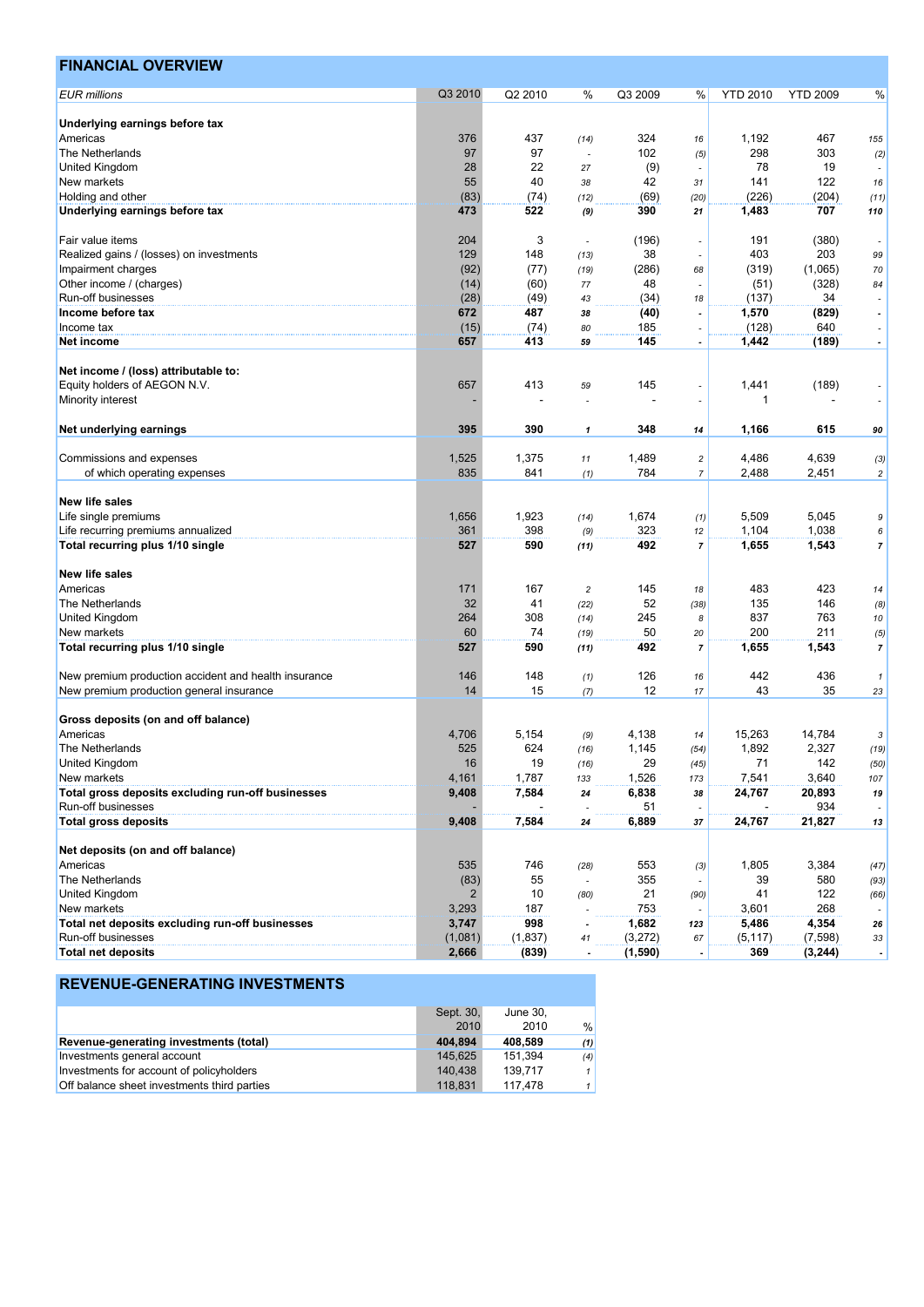## **FINANCIAL OVERVIEW, Q3 2010 GEOGRAPHICALLY**

|                                                       |          |             |               |                | Holding,<br>other |                |
|-------------------------------------------------------|----------|-------------|---------------|----------------|-------------------|----------------|
|                                                       |          | <b>The</b>  | <b>United</b> | <b>New</b>     | activities &      |                |
| <b>EUR millions</b>                                   | Americas | Netherlands | Kingdom       | <b>Markets</b> | eliminations      | Total          |
|                                                       |          |             |               |                |                   |                |
| Underlying earnings before tax by line of business    |          |             |               |                |                   |                |
| Life                                                  | 181      | 51          | 27            | 20             |                   | 279            |
| Individual savings and retirement products            | 112      |             |               | 5              |                   | 117            |
| Pensions                                              | 77       | 42          | 1             | 4              |                   | 124            |
| Life reinsurance                                      | 4        |             |               |                |                   | 4              |
| Non-life                                              |          | 3           |               | (1)            |                   | 2              |
| Distribution                                          |          | 2           |               |                |                   | $\overline{2}$ |
| Asset Management                                      |          |             |               | 13             |                   | 13             |
| Other                                                 |          |             |               |                | (83)              | (83)           |
| Share in underlying earnings before tax of associates | 2        | (1)         |               | 14             |                   | 15             |
| Underlying earnings before tax                        | 376      | 97          | 28            | 55             | (83)              | 473            |
| Fair value items                                      | 87       | 184         | 2             | (9)            | (60)              | 204            |
| Realized gains / (losses) on investments              | 92       | 35          |               | 2              |                   | 129            |
| Impairment charges                                    | (85)     | (4)         | (3)           |                |                   | (92)           |
| Other income / (charges)                              | (1)      |             | 15            | (5)            | (23)              | (14)           |
| Run-off businesses                                    | (28)     |             |               |                |                   | (28)           |
| Income before tax                                     | 441      | 312         | 42            | 43             | (166)             | 672            |
| Income tax                                            | 39       | (75)        | 11            | (13)           | 23                | (15)           |
| <b>Net income</b>                                     | 480      | 237         | 53            | 30             | (143)             | 657            |
| Net underlying earnings                               | 284      | 88          | 62            | 41             | (80)              | 395            |

## **EMPLOYEE NUMBERS**

|                                                             | Sept. 30, | June $30.$ |
|-------------------------------------------------------------|-----------|------------|
|                                                             | 2010      | 2010       |
|                                                             |           |            |
| Employees excluding agents                                  | 24,730    | 25,127     |
| Agents                                                      | 3.147     | 3.011      |
| Total number of employees excluding Associates              | 27,877    | 28,138     |
| AEGON's share of employees (including agents) in Associates | 3.157     | 3,320      |
| Total                                                       | 31,034    | 31,458     |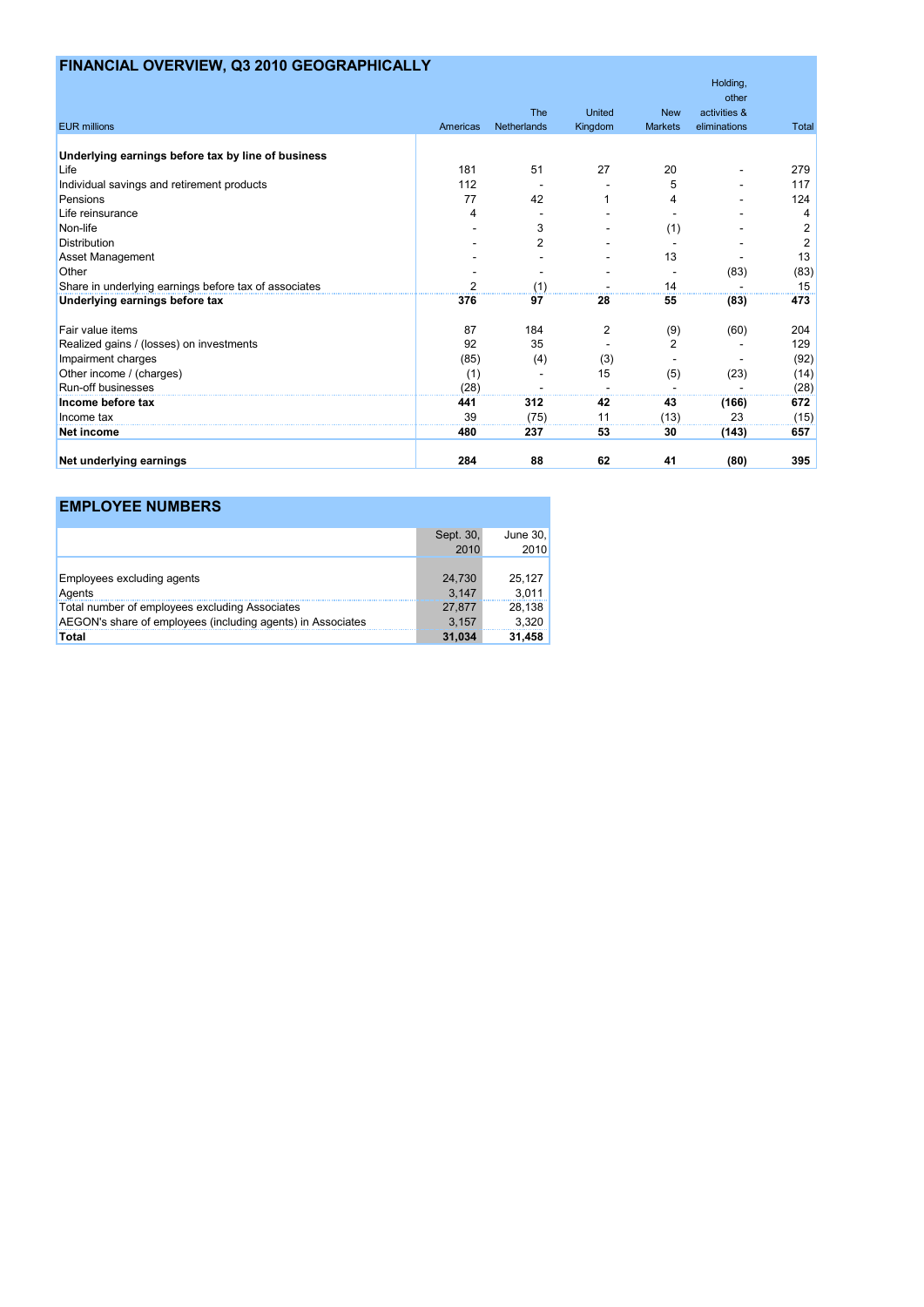# **FINANCIAL OVERVIEW, 2010 YEAR-TO-DATE GEOGRAPHICALLY**

|                                                    |          |                    |               |                | Holding,     |       |
|----------------------------------------------------|----------|--------------------|---------------|----------------|--------------|-------|
|                                                    |          |                    |               |                | other        |       |
|                                                    |          | The                | <b>United</b> | <b>New</b>     | activities & |       |
| <b>EUR millions</b>                                | Americas | <b>Netherlands</b> | Kingdom       | <b>Markets</b> | eliminations | Total |
| Underlying earnings before tax by line of business |          |                    |               |                |              |       |
| Life                                               | 526      | 132                | 65            | 61             |              | 784   |
| Individual savings and retirement products         | 389      |                    |               | (6)            |              | 383   |
| Pensions                                           | 214      | 118                | 17            | 12             |              | 361   |
| Life reinsurance                                   | 60       |                    |               |                |              | 60    |
| Non-life                                           |          | 29                 |               | 8              |              | 37    |
| <b>Distribution</b>                                |          | 19                 | (4)           |                |              | 15    |
| <b>Asset Management</b>                            |          |                    |               | 32             |              | 32    |
| Other                                              |          |                    |               |                | (226)        | (226) |
| Associates                                         | 3        |                    |               | 34             |              | 37    |
| Underlying earnings before tax                     | 1,192    | 298                | 78            | 141            | (226)        | 1,483 |
| Fair value items                                   | (32)     | 343                | (9)           | (10)           | (101)        | 191   |
| Realized gains / (losses) on investments           | 133      | 154                | 6             | 13             | 97           | 403   |
| Impairment charges                                 | (285)    | (11)               | (12)          | (11)           |              | (319) |
| Other income / (charges)                           | (106)    | 33                 | 61            | (16)           | (23)         | (51)  |
| Run-off businesses                                 | (137)    |                    |               |                |              | (137) |
| Income before tax                                  | 765      | 817                | 124           | 117            | (253)        | 1,570 |
| Income tax                                         | 71       | (187)              | (21)          | (35)           | 44           | (128) |
| Net income                                         | 836      | 630                | 103           | 82             | (209)        | 1,442 |
| Net underlying earnings                            | 902      | 222                | 123           | 103            | (184)        | 1,166 |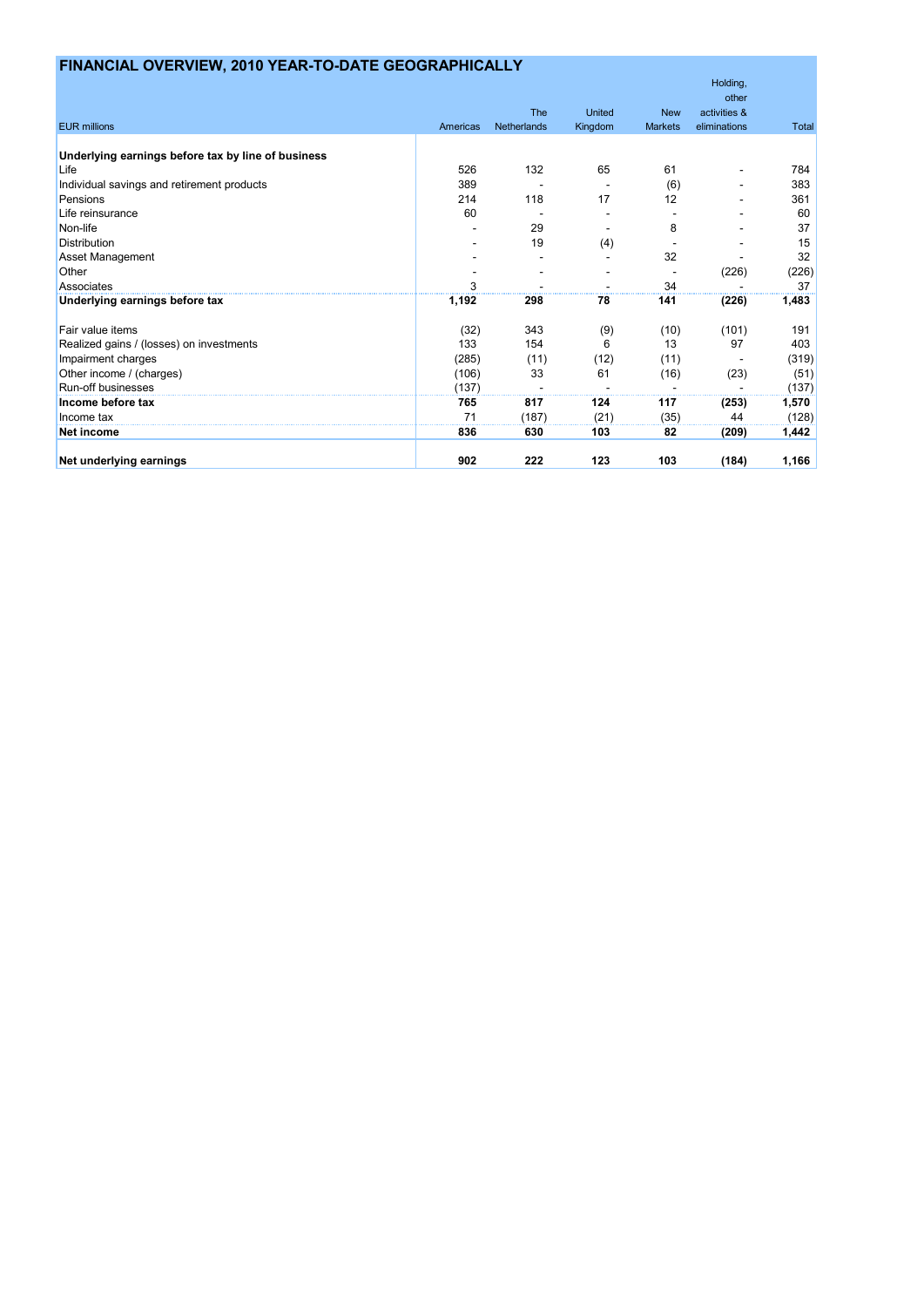| <b>AMERICAS</b>                                                              |       |                         |                          |                          |              |                |                 |                 |                          |
|------------------------------------------------------------------------------|-------|-------------------------|--------------------------|--------------------------|--------------|----------------|-----------------|-----------------|--------------------------|
| <b>USD millions</b>                                                          | Notes | Q3 2010                 | Q2 2010                  | %                        | Q3 2009      | %              | <b>YTD 2010</b> | <b>YTD 2009</b> | %                        |
|                                                                              |       |                         |                          |                          |              |                |                 |                 |                          |
| Underlying earnings before tax by line of business<br>Life and protection    |       | 220                     | 241                      | (9)                      | 244          | (10)           | 655             | 666             | (2)                      |
| <b>Fixed annuities</b>                                                       |       | 112                     | 125                      | (10)                     | 78           | 44             | 358             | 218             | 64                       |
| Variable annuities                                                           |       | 29                      | 50                       | (42)                     | 57           | (49)           | 148             | (398)           | $\overline{\phantom{a}}$ |
| Retail mutual funds                                                          |       | 3                       | $\overline{\phantom{a}}$ |                          | (3)          |                | 3               | (13)            |                          |
| Individual savings and retirement products                                   |       | 144                     | 175                      | (18)                     | 132          | 9              | 509             | (193)           |                          |
| Employer solutions & pensions                                                |       | 101                     | 95                       | 6                        | 47           | 115            | 282             | 153             | 84                       |
| Life reinsurance<br>Canada                                                   |       | $\overline{4}$          | 33                       | (88)                     | 20           | (80)           | 79              | 7               | $\overline{\phantom{a}}$ |
| Latin America                                                                |       | 13<br>$\overline{2}$    | 15<br>$\mathbf{1}$       | (13)<br>100              | 5            | 160            | 39<br>4         | 11<br>(4)       | $\overline{\phantom{a}}$ |
| Underlying earnings before tax                                               |       | 484                     | 560                      | (14)                     | 448          | 8              | 1,568           | 640             | 145                      |
|                                                                              |       |                         |                          |                          |              |                |                 |                 |                          |
| Fair value items                                                             |       | 117                     | (39)                     |                          | (133)        | ÷,             | (42)            | 99              |                          |
| Realized gains / (losses) on investments                                     |       | 121                     | 21                       |                          | (63)         |                | 175             | (64)            |                          |
| Impairment charges                                                           |       | (111)                   | (73)                     | (52)                     | (287)        | 61             | (375)           | (1, 106)        | 66                       |
| Other income / (charges)                                                     |       |                         | (140)                    | $\overline{\phantom{a}}$ | (5)          |                | (140)           | (4)             | $\overline{\phantom{a}}$ |
| Run- off businesses                                                          |       | (35)                    | (62)                     | 44                       | (44)         | 20             | (180)           | 46              | $\overline{\phantom{a}}$ |
| Income before tax                                                            |       | 576                     | 267                      | 116                      | (84)         |                | 1,006<br>94     | (389)           | $\blacksquare$           |
| Income tax<br>Net income                                                     |       | 52<br>628               | (12)<br>255              | 146                      | 316<br>232   | (84)<br>171    | 1,100           | 820<br>431      | (89)<br>155              |
|                                                                              |       |                         |                          |                          |              |                |                 |                 |                          |
| Net income / (loss) attributable to:                                         |       |                         |                          |                          |              |                |                 |                 |                          |
| Equity holders of AEGON N.V.                                                 |       | 628                     | 255                      | 146                      | 232          | 171            | 1,100           | 431             | 155                      |
|                                                                              |       | 367                     | 412                      |                          | 408          |                | 1,187           | 594             |                          |
| Net underlying earnings                                                      |       |                         |                          | (11)                     |              | (10)           |                 |                 | 100                      |
| Commissions and expenses                                                     |       | 1,167                   | 961                      | 21                       | 1,310        | (11)           | 3,483           | 3,906           | (11)                     |
| of which operating expenses                                                  |       | 472                     | 484                      | (2)                      | 545          | (13)           | 1,457           | 1,690           | (14)                     |
| <b>New life sales</b>                                                        |       |                         |                          |                          |              |                |                 |                 |                          |
| Life single premiums                                                         |       | 369                     | 279                      | 32                       | 193          | 91             | 842             | 422             | 100                      |
| Life recurring premiums annualized                                           |       | 184                     | 184                      |                          | 189          | (3)            | 551             | 538             | $\sqrt{2}$               |
| Total recurring plus 1/10 single                                             |       | 221                     | 212                      | 4                        | 208          | 6              | 635             | 580             | 9                        |
|                                                                              |       |                         | 134                      |                          | 132          |                | 402             | 356             |                          |
| Life & protection<br>Employer solutions & pensions                           |       | 147<br>6                | 4                        | 10<br>50                 | 5            | 11<br>20       | 19              | 23              | 13<br>(17)               |
| Life reinsurance                                                             |       | 41                      | 46                       | (11)                     | 49           | (16)           | 134             | 148             | (9)                      |
| Canada                                                                       |       | 15                      | 16                       | (6)                      | 16           | (6)            | 46              | 41              | 12                       |
| Latin America                                                                |       | 12                      | 12                       |                          | 6            | 100            | 34              | 12              | 183                      |
| Total recurring plus 1/10 single                                             |       | 221                     | 212                      | 4                        | 208          | 6              | 635             | 580             | 9                        |
| New premium production accident and health insurance                         |       | 179                     | 180                      | (1)                      | 178          | $\mathbf{1}$   | 543             | 574             | (5)                      |
|                                                                              |       |                         |                          |                          |              |                |                 |                 |                          |
| Gross deposits (on and off balance) by line of business<br>Life & protection |       | $\overline{\mathbf{c}}$ | 3                        |                          | 3            |                | 8               | 8               |                          |
| <b>Fixed annuities</b>                                                       |       | 164                     | 124                      | (33)<br>32               | 687          | (33)<br>(76)   | 473             | 4,089           | (88)                     |
| Variable annuities                                                           |       | 956                     | 1,028                    | (7)                      | 861          | 11             | 2,793           | 2,587           | 8                        |
| Retail mutual funds                                                          |       | 861                     | 957                      | (10)                     | 730          | 18             | 2,794           | 1,549           | 80                       |
| Individual savings & retirement products                                     |       | 1,981                   | 2,109                    | (6)                      | 2,278        | (13)           | 6,060           | 8,225           | (26)                     |
| Employer solutions & pensions                                                |       | 3,975                   | 4,311                    | (8)                      | 3,729        | $\overline{7}$ | 13,503          | 11,843          | $\sqrt{14}$              |
| Life reinsurance                                                             |       |                         | 1                        |                          | 1            |                | 2               | 2               |                          |
| Canada                                                                       |       | 100                     | 118                      | (15)                     | 62           | 61             | 504             | 206             | 145                      |
| Total gross deposits excluding run-off businesses                            |       | 6,058                   | 6,542                    | (7)                      | 6,073        |                | 20,077          | 20,284          | (1)                      |
| Run- off businesses<br><b>Total gross deposits</b>                           |       | 6,058                   | 6,542                    |                          | 103<br>6,176 |                | 20,077          | 1,282<br>21,566 |                          |
|                                                                              |       |                         |                          | (7)                      |              | (2)            |                 |                 | (7)                      |
| Net deposits (on and off balance) by line of business                        |       |                         |                          |                          |              |                |                 |                 |                          |
| Life & protection                                                            |       | (12)                    | (12)                     |                          | (12)         |                | (39)            | (46)            | 15                       |
| <b>Fixed annuities</b><br>Variable annuities                                 |       | (584)                   | (653)                    | 11                       | (88)         | ä,             | (1,780)         | 1,376           |                          |
| Retail mutual funds                                                          |       | 225<br>233              | 217<br>357               | $\boldsymbol{4}$         | 208<br>239   | 8              | 419<br>1,008    | 603<br>95       | (31)                     |
| Individual savings & retirement products                                     |       | (126)                   | (79)                     | (35)<br>(59)             | 359          | (3)            | (353)           | 2,074           |                          |
| Employer solutions & pensions                                                |       | 1,030                   | 1,264                    | (19)                     | 605          | 70             | 3,680           | 2,858           | 29                       |
| Life reinsurance                                                             |       | (14)                    | (15)                     | 7                        | (17)         | 18             | (44)            | (55)            | 20                       |
| Canada                                                                       |       | (191)                   | (197)                    | 3                        | (69)         | (177)          | (870)           | (187)           |                          |
| Total net deposits excluding run-off businesses                              |       | 687                     | 961                      | (29)                     | 866          | (21)           | 2,374           | 4,644           | (49)                     |
| Run-off businesses                                                           |       | (1, 370)                | (2, 317)                 | 41                       | (4,651)      | 71             | (6,730)         | (10, 425)       | 35                       |
| <b>Total net deposits</b>                                                    |       | (683)                   | (1, 356)                 | 50                       | (3,785)      | 82             | (4, 356)        | (5,781)         | 25                       |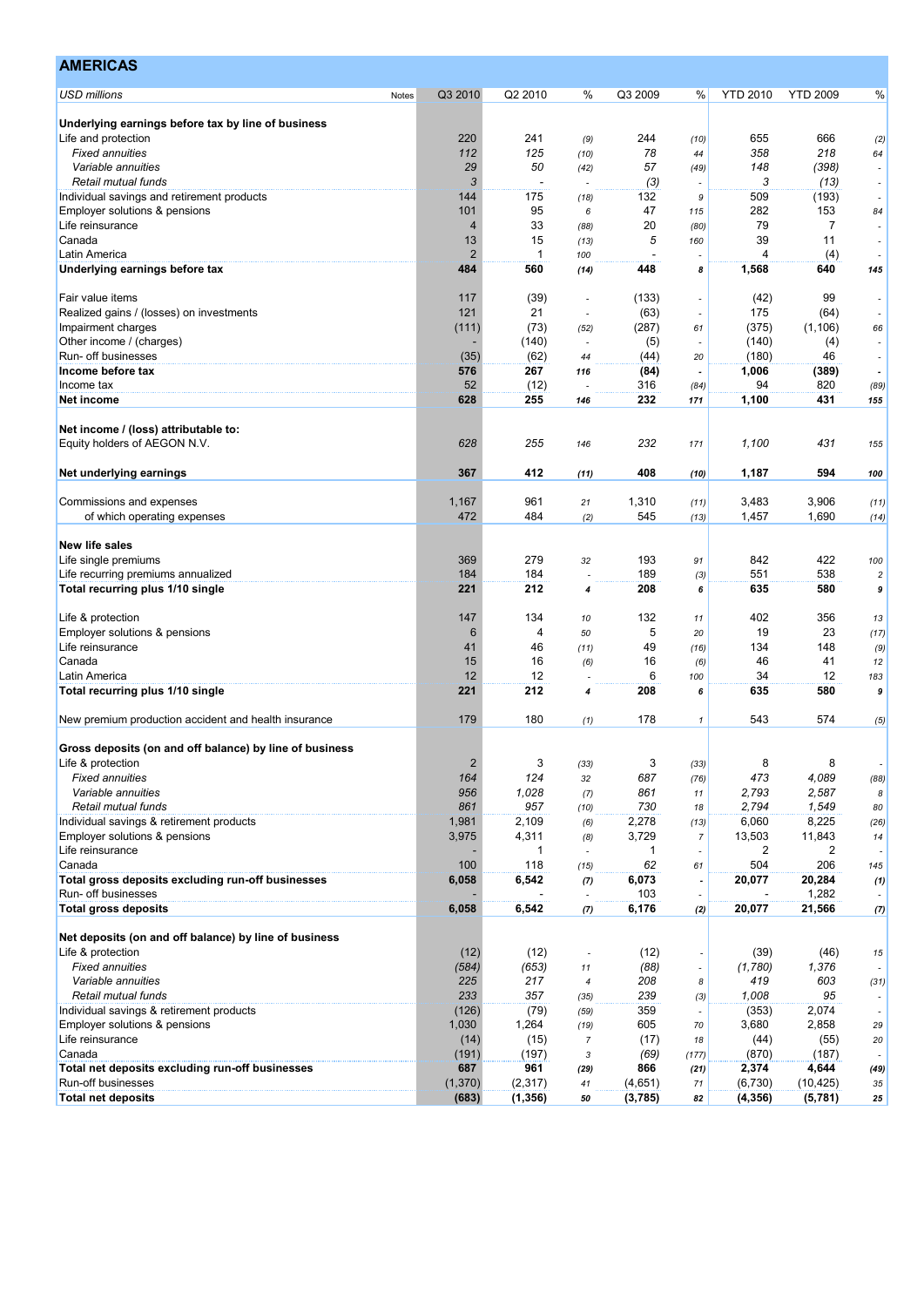| <b>REVENUE-GENERATING INVESTMENTS</b>       |           |          |   |  |  |  |  |  |
|---------------------------------------------|-----------|----------|---|--|--|--|--|--|
|                                             | Sept. 30, | June 30, |   |  |  |  |  |  |
|                                             | 2010      | 2010     | % |  |  |  |  |  |
| Revenue-generating investments (total)      | 316,655   | 301.630  | 5 |  |  |  |  |  |
| Investments general account                 | 129.925   | 126.348  | 3 |  |  |  |  |  |
| Investments for account of policyholders    | 75.255    | 69.401   | 8 |  |  |  |  |  |
| Off balance sheet investments third parties | 111.475   | 105.881  | 5 |  |  |  |  |  |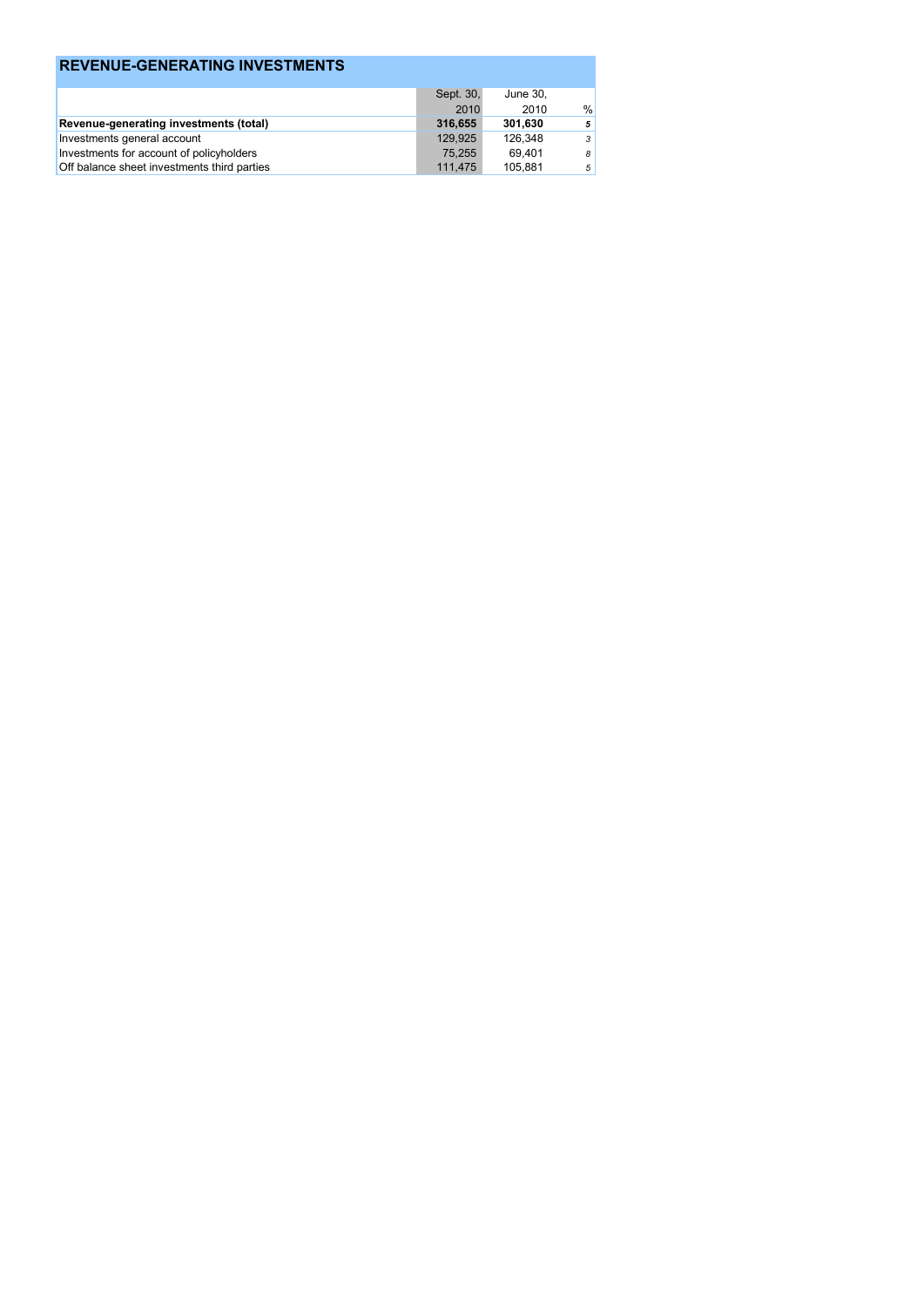| THE NETHERLANDS                                         |       |                |         |                |         |                          |                 |                 |                          |
|---------------------------------------------------------|-------|----------------|---------|----------------|---------|--------------------------|-----------------|-----------------|--------------------------|
| <b>EUR</b> millions                                     | Notes | Q3 2010        | Q2 2010 | %              | Q3 2009 | %                        | <b>YTD 2010</b> | <b>YTD 2009</b> | $\%$                     |
|                                                         |       |                |         |                |         |                          |                 |                 |                          |
| Underlying earnings before tax by line of business      |       |                |         |                |         |                          |                 |                 |                          |
| Life and Savings                                        |       | 51             | 42      | 21             | 53      | (4)                      | 132             | 146             | (10)                     |
| Pensions                                                |       | 42             | 29      | 45             | 38      | 11                       | 118             | 121             | (2)                      |
| Non life                                                |       | 3              | 19      | (84)           | 7       | (57)                     | 29              | 20              | 45                       |
| Distribution                                            |       | $\overline{2}$ | 6       | (67)           | 3       | (33)                     | 19              | 15              | 27                       |
| Share in underlying earnings before tax of associates   |       | (1)            | 1       |                | 1       |                          |                 | $\mathbf{1}$    |                          |
| Underlying earnings before tax                          |       | 97             | 97      | $\overline{a}$ | 102     | (5)                      | 298             | 303             | (2)                      |
| Fair value items                                        |       | 184            | 68      | 171            | (45)    |                          | 343             | (343)           | ä,                       |
| Realized gains / (losses) on investments                |       | 35             | 23      | 52             | 50      | (30)                     | 154             | 173             | (11)                     |
| Impairment charges                                      |       | (4)            | (6)     | 33             | (12)    | 67                       | (11)            | (118)           | 91                       |
| Other income / (charges)                                |       |                | 33      |                |         |                          | 33              |                 |                          |
| Income before tax                                       |       | 312            | 215     | 45             | 95      |                          | 817             | 15              |                          |
| Income tax                                              |       | (75)           | (45)    | (67)           | (21)    |                          | (187)           | 22              | $\blacksquare$           |
| Net income                                              |       | 237            | 170     | 39             | 74      | $\overline{\phantom{a}}$ | 630             | 37              | $\overline{\phantom{a}}$ |
| Net income / (loss) attributable to:                    |       |                |         |                |         |                          |                 |                 |                          |
| Equity holders of AEGON N.V.                            |       | 237            | 170     | 39             | 74      |                          | 630             | 37              | ä,                       |
|                                                         |       |                |         |                |         |                          |                 |                 |                          |
| Net underlying earnings                                 |       | 88             | 57      | 54             | 78      | 13                       | 222             | 226             | (2)                      |
| Commissions and expenses                                |       | 248            | 263     | (6)            | 279     | (11)                     | 775             | 860             | (10)                     |
| of which operating expenses                             |       | 179            | 182     | (2)            | 206     | (13)                     | 543             | 615             | (12)                     |
| <b>New life sales</b>                                   |       |                |         |                |         |                          |                 |                 |                          |
| Life single premiums                                    |       | 176            | 241     | (27)           | 329     | (47)                     | 814             | 865             | (6)                      |
| Life recurring premiums annualized                      |       | 14             | 18      | (22)           | 20      | (30)                     | 54              | 60              | (10)                     |
| Total recurring plus 1/10 single                        |       | 32             | 41      | (22)           | 52      | (38)                     | 135             | 146             | (8)                      |
|                                                         |       |                |         |                |         |                          |                 |                 |                          |
| Life and Savings                                        |       | 18             | 21      | (14)           | 19      | (5)                      | 66              | 61              | 8                        |
| Pensions                                                |       | 14             | 20      | (30)           | 33      | (58)                     | 69              | 85              | (19)                     |
| Total recurring plus 1/10 single                        |       | 32             | 41      | (22)           | 52      | (38)                     | 135             | 146             | (8)                      |
| New premium production accident and health insurance    |       | 5              | 4       | 25             | 3       | 67                       | 20              | 13              | 54                       |
| New premium production general insurance                |       | 6              | 6       |                | 6       |                          | 20              | 19              | 5                        |
| Gross deposits (on and off balance) by line of business |       |                |         |                |         |                          |                 |                 |                          |
| Life and Savings                                        |       | 416            | 534     | (22)           | 978     | (57)                     | 1,633           | 2,015           | (19)                     |
| Pensions                                                |       | 109            | 90      | 21             | 167     | (35)                     | 259             | 312             | (17)                     |
| <b>Total gross deposits</b>                             |       | 525            | 624     | (16)           | 1,145   | (54)                     | 1,892           | 2,327           | (19)                     |
|                                                         |       |                |         |                |         |                          |                 |                 |                          |
| Net deposits (on and off balance) by line of business   |       |                |         |                |         |                          |                 |                 |                          |
| Life and Savings                                        |       | (139)          | 50      |                | 440     |                          | (7)             | 416             |                          |
| Pensions                                                |       | 56             | 5       |                | (85)    |                          | 46              | 164             | (72)                     |
| <b>Total net deposits</b>                               |       | (83)           | 55      |                | 355     | $\overline{\phantom{a}}$ | 39              | 580             | (93)                     |

|                                             | Sept. 30, | June 30. |               |
|---------------------------------------------|-----------|----------|---------------|
|                                             | 2010      | 2010     | $\frac{0}{6}$ |
| Revenue-generating investments (total)      | 73.843    | 69.091   |               |
| Investments general account                 | 37.457    | 35.203   | 6             |
| Investments for account of policyholders    | 23.869    | 23.605   |               |
| Off balance sheet investments third parties | 12.517    | 10.283   | 22            |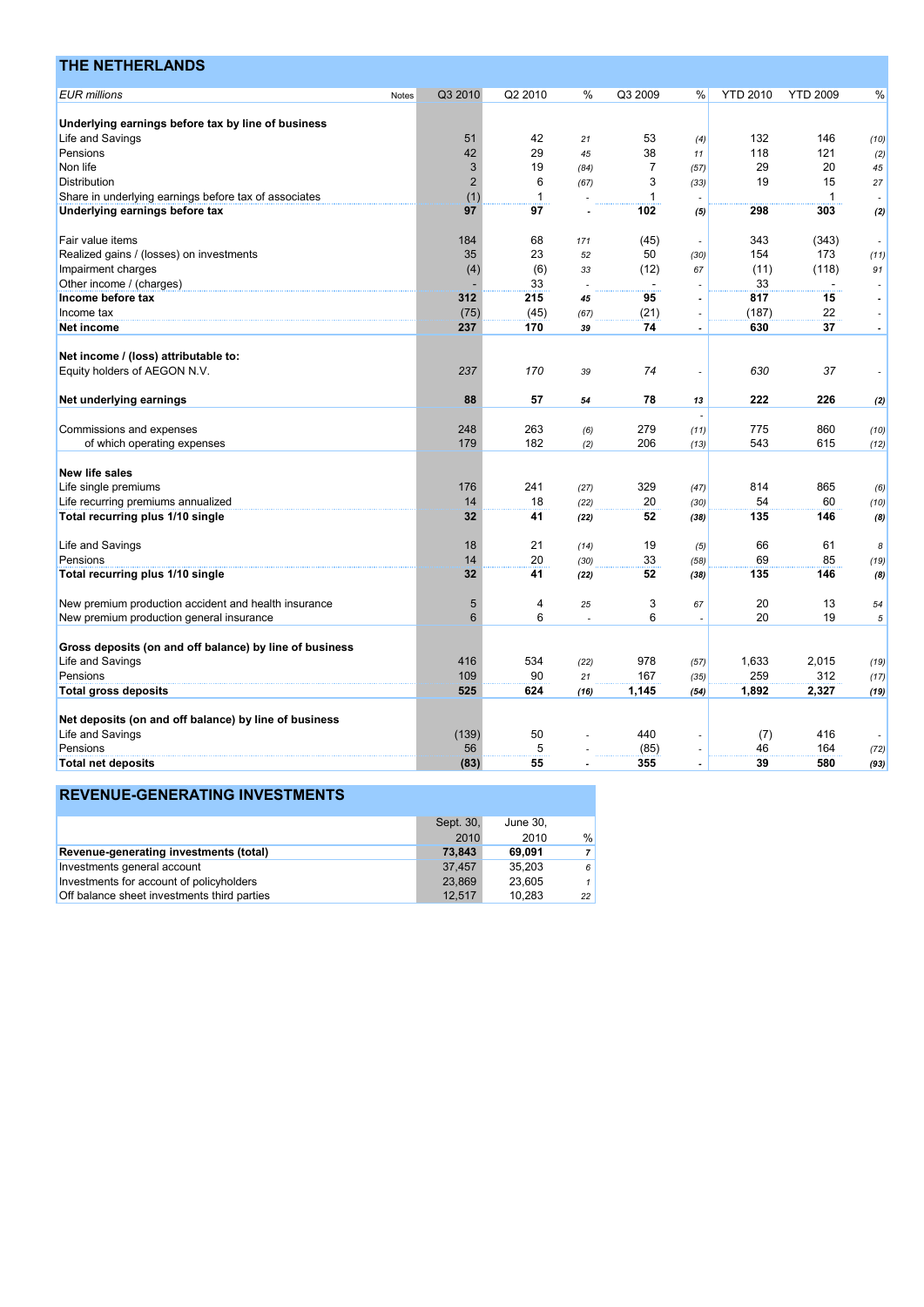| UNITED KINGDOM                                                         |       |              |              |                          |            |                |                 |                 |                                |
|------------------------------------------------------------------------|-------|--------------|--------------|--------------------------|------------|----------------|-----------------|-----------------|--------------------------------|
| <b>GBP</b> millions                                                    | Notes | Q3 2010      | Q2 2010      | %                        | Q3 2009    | %              | <b>YTD 2010</b> | <b>YTD 2009</b> | %                              |
|                                                                        |       |              |              |                          |            |                |                 |                 |                                |
| Underlying earnings before tax by line of business                     |       |              |              |                          |            |                |                 |                 |                                |
| Life                                                                   |       | 23           | 15           | 53                       | 10         | 130            | 56              | 28              | 100                            |
| Pensions<br><b>Distribution</b>                                        |       | $\mathbf{1}$ | 5<br>(2)     | $\overline{\phantom{a}}$ | (14)       |                | 14              | (2)<br>(8)      | $\overline{\phantom{a}}$<br>63 |
| Underlying earnings before tax                                         |       | 24           | 18           | 33                       | (3)<br>(7) |                | (3)<br>67       | 18              |                                |
|                                                                        |       |              |              |                          |            |                |                 |                 |                                |
| Fair value items                                                       |       |              | (11)         |                          | 5          | (80)           | (8)             | 19              | $\overline{\phantom{a}}$       |
| Realized gains / (losses) on investments                               |       |              | 3            | $\sim$                   | 27         |                | 5               | 46              | (89)                           |
| Impairment charges                                                     |       | (2)          | (1)          | (100)                    | (71)       | 97             | (10)            | (114)           | 91                             |
| Other income / (charges)                                               | 8     | 12           | 19           | (37)                     | 43         | (72)           | 52              | 51              | $\overline{\mathbf{c}}$        |
| Income before tax                                                      |       | 35           | 28           | 25                       | (3)        |                | 106             | 20              | $\overline{\phantom{a}}$       |
| Income tax attributable to policyholder return                         |       | (23)         | (19)         | (21)                     | (44)       | 48             | (63)            | (51)            | (24)                           |
| Income before income tax on shareholders return                        |       | 12           | 9            | 33                       | (47)       |                | 43              | (31)            | $\blacksquare$                 |
| Income tax on shareholders return                                      |       | 32           | 15           | 113                      | 17         | 88             | 45              | 26              | 73                             |
| Net income                                                             |       | 44           | 24           | 83                       | (30)       |                | 88              | (5)             | $\blacksquare$                 |
|                                                                        |       |              |              |                          |            |                |                 |                 |                                |
| Net income / (loss) attributable to:                                   |       |              |              |                          |            |                |                 |                 |                                |
| Equity holders of AEGON N.V.                                           |       | 44           | 24           | 83                       | (30)       |                | 88              | (5)             |                                |
| Net underlying earnings                                                |       | 52           | 31           | 68                       | (2)        | $\blacksquare$ | 105             | 30              | $\blacksquare$                 |
|                                                                        |       |              |              |                          |            |                |                 |                 |                                |
| Commissions and expenses                                               |       | 179          | 181          | (1)                      | 160        | 12             | 530             | 482             | 10                             |
| of which operating expenses                                            |       | 102          | 95           | $\overline{7}$           | 106        | (4)            | 292             | 303             | (4)                            |
|                                                                        |       |              |              |                          |            |                |                 |                 |                                |
| New life sales                                                         | 9     |              |              |                          |            |                |                 |                 |                                |
| Life single premiums                                                   |       | 859<br>133   | 1,050<br>158 | (18)                     | 1,008      | (15)           | 3.048<br>412    | 3,086<br>366    | (1)                            |
| Life recurring premiums annualized<br>Total recurring plus 1/10 single |       | 219          | 263          | (16)                     | 111<br>212 | 20<br>3        | 717             | 675             | 13<br>6                        |
|                                                                        |       |              |              | (17)                     |            |                |                 |                 |                                |
| Life                                                                   |       | 17           | 23           | (26)                     | 40         | (58)           | 66              | 152             | (57)                           |
| Pensions                                                               |       | 202          | 240          | (16)                     | 172        | 17             | 651             | 523             | 24                             |
| Total recurring plus 1/10 single                                       |       | 219          | 263          | (17)                     | 212        | 3              | 717             | 675             | 6                              |
|                                                                        |       |              |              |                          |            |                |                 |                 |                                |
| Gross deposits (on and off balance) by line of business                |       |              |              |                          |            |                |                 |                 |                                |
| Variable annuities                                                     |       | 13           | 16           | (19)                     | 25         | (48)           | 61              | 126             | (52)                           |
| <b>Total gross deposits</b>                                            |       | 13           | 16           | (19)                     | 25         | (48)           | 61              | 126             | (52)                           |
|                                                                        |       |              |              |                          |            |                |                 |                 |                                |
| Net deposits (on and off balance) by line of business                  |       |              |              |                          |            |                |                 |                 |                                |
| Variable annuities                                                     |       |              | 9            | (89)                     | 18         | (94)           | 35              | 108             | (68)                           |
| <b>Total net deposits</b>                                              |       | 1            | 9            | (89)                     | 18         | (94)           | 35              | 108             | (68)                           |

**UNITED KINGDOM**

|                                          | Sept. 30, | June 30. |               |
|------------------------------------------|-----------|----------|---------------|
|                                          | 2010      | 2010     | $\frac{0}{0}$ |
| Revenue-generating investments (total)   | 55,990    | 51.738   | 8             |
| Investments general account              | 8.265     | 7.856    | 5             |
| Investments for account of policyholders | 47.725    | 43.882   | 9             |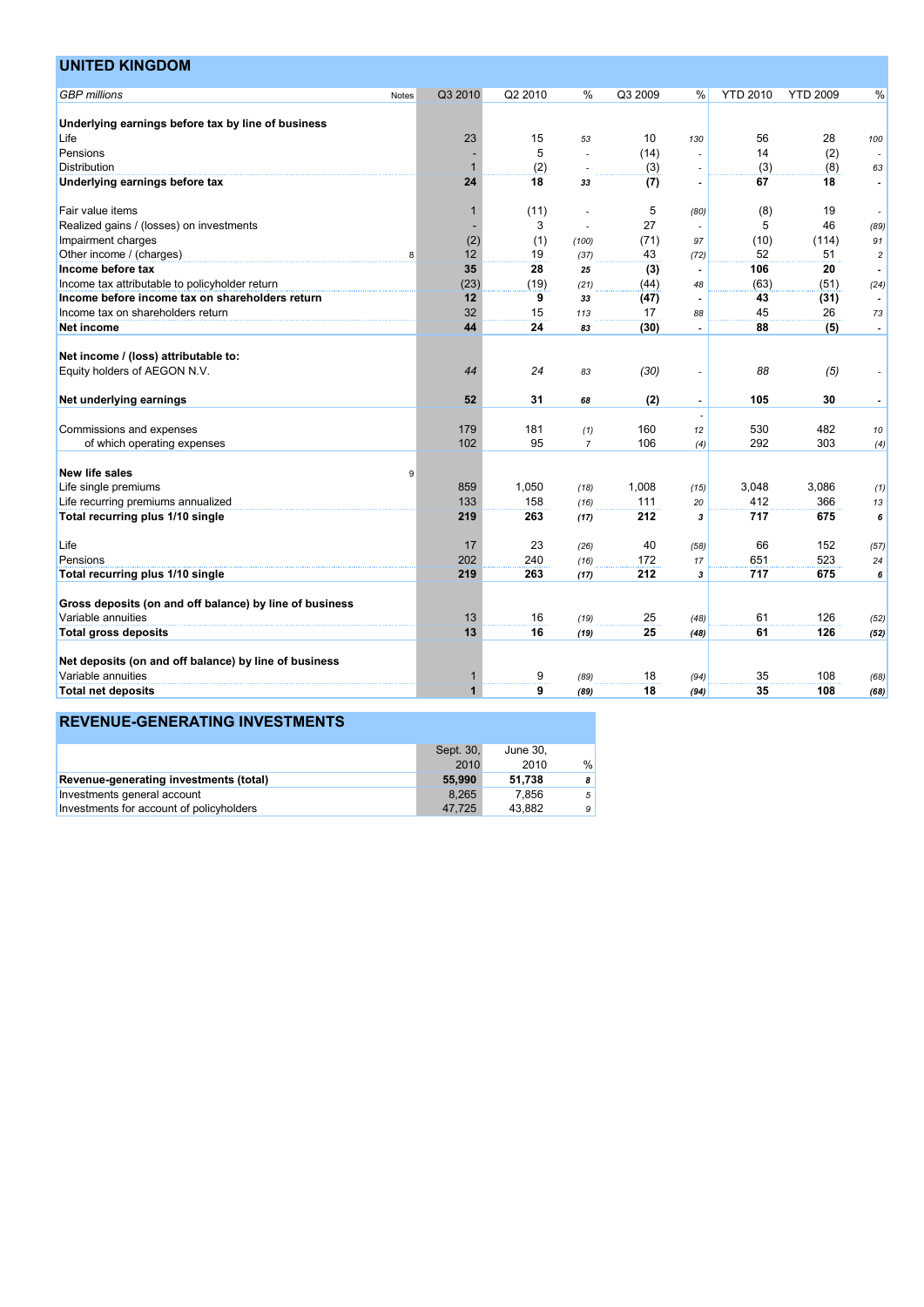| Q2 2010<br><b>EUR millions</b><br>Q3 2010<br>%<br>Q3 2009<br>%<br><b>YTD 2010</b><br><b>YTD 2009</b><br>%<br>Notes<br>Underlying earnings before tax<br>Central Eastern Europe<br>20<br>19<br>33<br>66<br>88<br>5<br>(39)<br>(25)<br>Asia<br>(10)<br>(11)<br>(2)<br>(27)<br>(8)<br>9<br>19<br>63<br>Spain & France<br>24<br>15<br>47<br>34<br>26<br>60<br>8<br>$\mathbf{1}$<br>7<br>Variable Annuities Europe<br>(4)<br>(5)<br>$\overline{\phantom{a}}$<br>13<br>12<br>32<br><b>AEGON Asset Management</b><br>8<br>٠<br>55<br>40<br>42<br>141<br>122<br>Underlying earnings before tax<br>38<br>31<br>16<br>5<br>Fair value items<br>(9)<br>(2)<br>(10)<br>(4)<br>(125)<br>$\overline{\phantom{a}}$<br>٠<br>2<br>5<br>Realized gains / (losses) on investments<br>2<br>8<br>13<br>(75)<br>160<br>$\overline{\phantom{a}}$<br>(9)<br>(1)<br>Impairment charges<br>(11)<br>(6)<br>(83)<br>Other income / (charges)<br>(5)<br>2<br>(16)<br>(383)<br>(11)<br>96<br>55<br>43<br>24<br>43<br>117<br>Income before tax<br>(257)<br>79<br>$\tilde{\phantom{a}}$<br>(35)<br>Income tax<br>(13)<br>(9)<br>(16)<br>(51)<br>19<br>(44)<br>31<br>30<br>27<br>82<br>(308)<br>15<br>Net income<br>100<br>11<br>$\blacksquare$<br>Net income / (loss) attributable to:<br>Equity holders of AEGON N.V.<br>30<br>15<br>27<br>81<br>(308)<br>100<br>11<br><b>Minority Interest</b><br>1<br>103<br>41<br>30<br>29<br>74<br>Net underlying earnings<br>37<br>41<br>39<br>94<br>519<br>290<br>Commissions and expenses<br>175<br>169<br>4<br>86<br>79<br>134<br>127<br>55<br>394<br>165<br>of which operating expenses<br>6<br>144<br>139<br><b>New life sales</b><br>498<br>Life single premiums<br>156<br>234<br>54<br>388<br>189<br>28<br>(33)<br>51<br>150<br>172<br>Life recurring premiums annualized<br>44<br>44<br>(14)<br>(13)<br>60<br>74<br>200<br>211<br>Total recurring plus 1/10 single<br>50<br>(19)<br>20<br>(5)<br>169<br>Life<br>50<br>66<br>39<br>137<br>23<br>(24)<br>28<br>10<br>8<br>31<br>74<br>Associates<br>11<br>25<br>(9)<br>(58)<br>74<br>50<br>200<br>211<br>Total recurring plus 1/10 single<br>60<br>(19)<br>20<br>(5)<br>Central Eastern Europe<br>26<br>24<br>21<br>69<br>54<br>28<br>8<br>24<br>9<br>9<br>$\overline{7}$<br>28<br>27<br>Asia<br>29<br>$\pmb{4}$<br>25<br>22<br>103<br>130<br>Spain & France<br>41<br>(39)<br>14<br>(21)<br>74<br>60<br>50<br>200<br>211<br>Total recurring plus 1/10 single<br>(19)<br>20<br>(5)<br>New premium production accident and health insurance<br>4<br>1<br>9<br>$\overline{4}$<br>1<br>(75)<br>125<br>9<br>8<br>6<br>23<br>16<br>New premium production general insurance<br>(11)<br>33<br>44<br>Gross deposits (on and off balance)<br>242<br>249<br>198<br>717<br>566<br>Central Eastern Europe<br>22<br>27<br>(3)<br>10<br>Asia<br>8<br>43<br>4<br>(20)<br>$\sim$<br>÷,<br>12<br>29<br>Spain & France<br>10<br>10<br>66<br>(17)<br>128<br>Variable Annuities Europe<br>167<br>175<br>136<br>530<br>462<br>15<br>(5)<br>23<br>1,341<br>6,185<br>2,579<br><b>AEGON Asset Management</b><br>3,734<br>1,182<br>178<br>140<br>4,161<br><b>Total gross deposits</b><br>1,787<br>1,526<br>7,541<br>3,640<br>133<br>173<br>107<br>Net deposits (on and off balance)<br>Central Eastern Europe<br>154<br>149<br>98<br>372<br>304<br>22<br>57<br>3<br>Asia<br>8<br>9<br>42<br>2<br>(11)<br>$\overline{\phantom{a}}$<br>$\overline{\phantom{a}}$<br>Spain & France<br>4<br>(5)<br>18<br>(17)<br>(11)<br>(120)<br>$\overline{\phantom{a}}$<br>Variable Annuities Europe<br>71<br>47<br>13<br>197<br>108<br>51<br>82<br><b>AEGON Asset Management</b><br>3,071<br>647<br>2,972<br>(22)<br>(129)<br>$\overline{\phantom{a}}$<br>$\overline{\phantom{a}}$<br><b>Total net deposits</b><br>3,293<br>753<br>3,601<br>268<br>187<br>$\blacksquare$<br>$\blacksquare$<br>$\overline{a}$ | <b>NEW MARKETS</b> |  |  |  |  |  |
|---------------------------------------------------------------------------------------------------------------------------------------------------------------------------------------------------------------------------------------------------------------------------------------------------------------------------------------------------------------------------------------------------------------------------------------------------------------------------------------------------------------------------------------------------------------------------------------------------------------------------------------------------------------------------------------------------------------------------------------------------------------------------------------------------------------------------------------------------------------------------------------------------------------------------------------------------------------------------------------------------------------------------------------------------------------------------------------------------------------------------------------------------------------------------------------------------------------------------------------------------------------------------------------------------------------------------------------------------------------------------------------------------------------------------------------------------------------------------------------------------------------------------------------------------------------------------------------------------------------------------------------------------------------------------------------------------------------------------------------------------------------------------------------------------------------------------------------------------------------------------------------------------------------------------------------------------------------------------------------------------------------------------------------------------------------------------------------------------------------------------------------------------------------------------------------------------------------------------------------------------------------------------------------------------------------------------------------------------------------------------------------------------------------------------------------------------------------------------------------------------------------------------------------------------------------------------------------------------------------------------------------------------------------------------------------------------------------------------------------------------------------------------------------------------------------------------------------------------------------------------------------------------------------------------------------------------------------------------------------------------------------------------------------------------------------------------------------------------------------------------------------------------------------------------------------------------------------------------------------------------------------------------------------------------------------------------------------------------------------------------------------------------------------------------------------------------------------------------------------------------------------------------------------------------------------------------------------------------------------------------------------------------------------------------------------------------------------------------------------------------------------------------------------------------------------------------------|--------------------|--|--|--|--|--|
|                                                                                                                                                                                                                                                                                                                                                                                                                                                                                                                                                                                                                                                                                                                                                                                                                                                                                                                                                                                                                                                                                                                                                                                                                                                                                                                                                                                                                                                                                                                                                                                                                                                                                                                                                                                                                                                                                                                                                                                                                                                                                                                                                                                                                                                                                                                                                                                                                                                                                                                                                                                                                                                                                                                                                                                                                                                                                                                                                                                                                                                                                                                                                                                                                                                                                                                                                                                                                                                                                                                                                                                                                                                                                                                                                                                                                                 |                    |  |  |  |  |  |
|                                                                                                                                                                                                                                                                                                                                                                                                                                                                                                                                                                                                                                                                                                                                                                                                                                                                                                                                                                                                                                                                                                                                                                                                                                                                                                                                                                                                                                                                                                                                                                                                                                                                                                                                                                                                                                                                                                                                                                                                                                                                                                                                                                                                                                                                                                                                                                                                                                                                                                                                                                                                                                                                                                                                                                                                                                                                                                                                                                                                                                                                                                                                                                                                                                                                                                                                                                                                                                                                                                                                                                                                                                                                                                                                                                                                                                 |                    |  |  |  |  |  |
|                                                                                                                                                                                                                                                                                                                                                                                                                                                                                                                                                                                                                                                                                                                                                                                                                                                                                                                                                                                                                                                                                                                                                                                                                                                                                                                                                                                                                                                                                                                                                                                                                                                                                                                                                                                                                                                                                                                                                                                                                                                                                                                                                                                                                                                                                                                                                                                                                                                                                                                                                                                                                                                                                                                                                                                                                                                                                                                                                                                                                                                                                                                                                                                                                                                                                                                                                                                                                                                                                                                                                                                                                                                                                                                                                                                                                                 |                    |  |  |  |  |  |
|                                                                                                                                                                                                                                                                                                                                                                                                                                                                                                                                                                                                                                                                                                                                                                                                                                                                                                                                                                                                                                                                                                                                                                                                                                                                                                                                                                                                                                                                                                                                                                                                                                                                                                                                                                                                                                                                                                                                                                                                                                                                                                                                                                                                                                                                                                                                                                                                                                                                                                                                                                                                                                                                                                                                                                                                                                                                                                                                                                                                                                                                                                                                                                                                                                                                                                                                                                                                                                                                                                                                                                                                                                                                                                                                                                                                                                 |                    |  |  |  |  |  |
|                                                                                                                                                                                                                                                                                                                                                                                                                                                                                                                                                                                                                                                                                                                                                                                                                                                                                                                                                                                                                                                                                                                                                                                                                                                                                                                                                                                                                                                                                                                                                                                                                                                                                                                                                                                                                                                                                                                                                                                                                                                                                                                                                                                                                                                                                                                                                                                                                                                                                                                                                                                                                                                                                                                                                                                                                                                                                                                                                                                                                                                                                                                                                                                                                                                                                                                                                                                                                                                                                                                                                                                                                                                                                                                                                                                                                                 |                    |  |  |  |  |  |
|                                                                                                                                                                                                                                                                                                                                                                                                                                                                                                                                                                                                                                                                                                                                                                                                                                                                                                                                                                                                                                                                                                                                                                                                                                                                                                                                                                                                                                                                                                                                                                                                                                                                                                                                                                                                                                                                                                                                                                                                                                                                                                                                                                                                                                                                                                                                                                                                                                                                                                                                                                                                                                                                                                                                                                                                                                                                                                                                                                                                                                                                                                                                                                                                                                                                                                                                                                                                                                                                                                                                                                                                                                                                                                                                                                                                                                 |                    |  |  |  |  |  |
|                                                                                                                                                                                                                                                                                                                                                                                                                                                                                                                                                                                                                                                                                                                                                                                                                                                                                                                                                                                                                                                                                                                                                                                                                                                                                                                                                                                                                                                                                                                                                                                                                                                                                                                                                                                                                                                                                                                                                                                                                                                                                                                                                                                                                                                                                                                                                                                                                                                                                                                                                                                                                                                                                                                                                                                                                                                                                                                                                                                                                                                                                                                                                                                                                                                                                                                                                                                                                                                                                                                                                                                                                                                                                                                                                                                                                                 |                    |  |  |  |  |  |
|                                                                                                                                                                                                                                                                                                                                                                                                                                                                                                                                                                                                                                                                                                                                                                                                                                                                                                                                                                                                                                                                                                                                                                                                                                                                                                                                                                                                                                                                                                                                                                                                                                                                                                                                                                                                                                                                                                                                                                                                                                                                                                                                                                                                                                                                                                                                                                                                                                                                                                                                                                                                                                                                                                                                                                                                                                                                                                                                                                                                                                                                                                                                                                                                                                                                                                                                                                                                                                                                                                                                                                                                                                                                                                                                                                                                                                 |                    |  |  |  |  |  |
|                                                                                                                                                                                                                                                                                                                                                                                                                                                                                                                                                                                                                                                                                                                                                                                                                                                                                                                                                                                                                                                                                                                                                                                                                                                                                                                                                                                                                                                                                                                                                                                                                                                                                                                                                                                                                                                                                                                                                                                                                                                                                                                                                                                                                                                                                                                                                                                                                                                                                                                                                                                                                                                                                                                                                                                                                                                                                                                                                                                                                                                                                                                                                                                                                                                                                                                                                                                                                                                                                                                                                                                                                                                                                                                                                                                                                                 |                    |  |  |  |  |  |
|                                                                                                                                                                                                                                                                                                                                                                                                                                                                                                                                                                                                                                                                                                                                                                                                                                                                                                                                                                                                                                                                                                                                                                                                                                                                                                                                                                                                                                                                                                                                                                                                                                                                                                                                                                                                                                                                                                                                                                                                                                                                                                                                                                                                                                                                                                                                                                                                                                                                                                                                                                                                                                                                                                                                                                                                                                                                                                                                                                                                                                                                                                                                                                                                                                                                                                                                                                                                                                                                                                                                                                                                                                                                                                                                                                                                                                 |                    |  |  |  |  |  |
|                                                                                                                                                                                                                                                                                                                                                                                                                                                                                                                                                                                                                                                                                                                                                                                                                                                                                                                                                                                                                                                                                                                                                                                                                                                                                                                                                                                                                                                                                                                                                                                                                                                                                                                                                                                                                                                                                                                                                                                                                                                                                                                                                                                                                                                                                                                                                                                                                                                                                                                                                                                                                                                                                                                                                                                                                                                                                                                                                                                                                                                                                                                                                                                                                                                                                                                                                                                                                                                                                                                                                                                                                                                                                                                                                                                                                                 |                    |  |  |  |  |  |
|                                                                                                                                                                                                                                                                                                                                                                                                                                                                                                                                                                                                                                                                                                                                                                                                                                                                                                                                                                                                                                                                                                                                                                                                                                                                                                                                                                                                                                                                                                                                                                                                                                                                                                                                                                                                                                                                                                                                                                                                                                                                                                                                                                                                                                                                                                                                                                                                                                                                                                                                                                                                                                                                                                                                                                                                                                                                                                                                                                                                                                                                                                                                                                                                                                                                                                                                                                                                                                                                                                                                                                                                                                                                                                                                                                                                                                 |                    |  |  |  |  |  |
|                                                                                                                                                                                                                                                                                                                                                                                                                                                                                                                                                                                                                                                                                                                                                                                                                                                                                                                                                                                                                                                                                                                                                                                                                                                                                                                                                                                                                                                                                                                                                                                                                                                                                                                                                                                                                                                                                                                                                                                                                                                                                                                                                                                                                                                                                                                                                                                                                                                                                                                                                                                                                                                                                                                                                                                                                                                                                                                                                                                                                                                                                                                                                                                                                                                                                                                                                                                                                                                                                                                                                                                                                                                                                                                                                                                                                                 |                    |  |  |  |  |  |
|                                                                                                                                                                                                                                                                                                                                                                                                                                                                                                                                                                                                                                                                                                                                                                                                                                                                                                                                                                                                                                                                                                                                                                                                                                                                                                                                                                                                                                                                                                                                                                                                                                                                                                                                                                                                                                                                                                                                                                                                                                                                                                                                                                                                                                                                                                                                                                                                                                                                                                                                                                                                                                                                                                                                                                                                                                                                                                                                                                                                                                                                                                                                                                                                                                                                                                                                                                                                                                                                                                                                                                                                                                                                                                                                                                                                                                 |                    |  |  |  |  |  |
|                                                                                                                                                                                                                                                                                                                                                                                                                                                                                                                                                                                                                                                                                                                                                                                                                                                                                                                                                                                                                                                                                                                                                                                                                                                                                                                                                                                                                                                                                                                                                                                                                                                                                                                                                                                                                                                                                                                                                                                                                                                                                                                                                                                                                                                                                                                                                                                                                                                                                                                                                                                                                                                                                                                                                                                                                                                                                                                                                                                                                                                                                                                                                                                                                                                                                                                                                                                                                                                                                                                                                                                                                                                                                                                                                                                                                                 |                    |  |  |  |  |  |
|                                                                                                                                                                                                                                                                                                                                                                                                                                                                                                                                                                                                                                                                                                                                                                                                                                                                                                                                                                                                                                                                                                                                                                                                                                                                                                                                                                                                                                                                                                                                                                                                                                                                                                                                                                                                                                                                                                                                                                                                                                                                                                                                                                                                                                                                                                                                                                                                                                                                                                                                                                                                                                                                                                                                                                                                                                                                                                                                                                                                                                                                                                                                                                                                                                                                                                                                                                                                                                                                                                                                                                                                                                                                                                                                                                                                                                 |                    |  |  |  |  |  |
|                                                                                                                                                                                                                                                                                                                                                                                                                                                                                                                                                                                                                                                                                                                                                                                                                                                                                                                                                                                                                                                                                                                                                                                                                                                                                                                                                                                                                                                                                                                                                                                                                                                                                                                                                                                                                                                                                                                                                                                                                                                                                                                                                                                                                                                                                                                                                                                                                                                                                                                                                                                                                                                                                                                                                                                                                                                                                                                                                                                                                                                                                                                                                                                                                                                                                                                                                                                                                                                                                                                                                                                                                                                                                                                                                                                                                                 |                    |  |  |  |  |  |
|                                                                                                                                                                                                                                                                                                                                                                                                                                                                                                                                                                                                                                                                                                                                                                                                                                                                                                                                                                                                                                                                                                                                                                                                                                                                                                                                                                                                                                                                                                                                                                                                                                                                                                                                                                                                                                                                                                                                                                                                                                                                                                                                                                                                                                                                                                                                                                                                                                                                                                                                                                                                                                                                                                                                                                                                                                                                                                                                                                                                                                                                                                                                                                                                                                                                                                                                                                                                                                                                                                                                                                                                                                                                                                                                                                                                                                 |                    |  |  |  |  |  |
|                                                                                                                                                                                                                                                                                                                                                                                                                                                                                                                                                                                                                                                                                                                                                                                                                                                                                                                                                                                                                                                                                                                                                                                                                                                                                                                                                                                                                                                                                                                                                                                                                                                                                                                                                                                                                                                                                                                                                                                                                                                                                                                                                                                                                                                                                                                                                                                                                                                                                                                                                                                                                                                                                                                                                                                                                                                                                                                                                                                                                                                                                                                                                                                                                                                                                                                                                                                                                                                                                                                                                                                                                                                                                                                                                                                                                                 |                    |  |  |  |  |  |
|                                                                                                                                                                                                                                                                                                                                                                                                                                                                                                                                                                                                                                                                                                                                                                                                                                                                                                                                                                                                                                                                                                                                                                                                                                                                                                                                                                                                                                                                                                                                                                                                                                                                                                                                                                                                                                                                                                                                                                                                                                                                                                                                                                                                                                                                                                                                                                                                                                                                                                                                                                                                                                                                                                                                                                                                                                                                                                                                                                                                                                                                                                                                                                                                                                                                                                                                                                                                                                                                                                                                                                                                                                                                                                                                                                                                                                 |                    |  |  |  |  |  |
|                                                                                                                                                                                                                                                                                                                                                                                                                                                                                                                                                                                                                                                                                                                                                                                                                                                                                                                                                                                                                                                                                                                                                                                                                                                                                                                                                                                                                                                                                                                                                                                                                                                                                                                                                                                                                                                                                                                                                                                                                                                                                                                                                                                                                                                                                                                                                                                                                                                                                                                                                                                                                                                                                                                                                                                                                                                                                                                                                                                                                                                                                                                                                                                                                                                                                                                                                                                                                                                                                                                                                                                                                                                                                                                                                                                                                                 |                    |  |  |  |  |  |
|                                                                                                                                                                                                                                                                                                                                                                                                                                                                                                                                                                                                                                                                                                                                                                                                                                                                                                                                                                                                                                                                                                                                                                                                                                                                                                                                                                                                                                                                                                                                                                                                                                                                                                                                                                                                                                                                                                                                                                                                                                                                                                                                                                                                                                                                                                                                                                                                                                                                                                                                                                                                                                                                                                                                                                                                                                                                                                                                                                                                                                                                                                                                                                                                                                                                                                                                                                                                                                                                                                                                                                                                                                                                                                                                                                                                                                 |                    |  |  |  |  |  |
|                                                                                                                                                                                                                                                                                                                                                                                                                                                                                                                                                                                                                                                                                                                                                                                                                                                                                                                                                                                                                                                                                                                                                                                                                                                                                                                                                                                                                                                                                                                                                                                                                                                                                                                                                                                                                                                                                                                                                                                                                                                                                                                                                                                                                                                                                                                                                                                                                                                                                                                                                                                                                                                                                                                                                                                                                                                                                                                                                                                                                                                                                                                                                                                                                                                                                                                                                                                                                                                                                                                                                                                                                                                                                                                                                                                                                                 |                    |  |  |  |  |  |
|                                                                                                                                                                                                                                                                                                                                                                                                                                                                                                                                                                                                                                                                                                                                                                                                                                                                                                                                                                                                                                                                                                                                                                                                                                                                                                                                                                                                                                                                                                                                                                                                                                                                                                                                                                                                                                                                                                                                                                                                                                                                                                                                                                                                                                                                                                                                                                                                                                                                                                                                                                                                                                                                                                                                                                                                                                                                                                                                                                                                                                                                                                                                                                                                                                                                                                                                                                                                                                                                                                                                                                                                                                                                                                                                                                                                                                 |                    |  |  |  |  |  |
|                                                                                                                                                                                                                                                                                                                                                                                                                                                                                                                                                                                                                                                                                                                                                                                                                                                                                                                                                                                                                                                                                                                                                                                                                                                                                                                                                                                                                                                                                                                                                                                                                                                                                                                                                                                                                                                                                                                                                                                                                                                                                                                                                                                                                                                                                                                                                                                                                                                                                                                                                                                                                                                                                                                                                                                                                                                                                                                                                                                                                                                                                                                                                                                                                                                                                                                                                                                                                                                                                                                                                                                                                                                                                                                                                                                                                                 |                    |  |  |  |  |  |
|                                                                                                                                                                                                                                                                                                                                                                                                                                                                                                                                                                                                                                                                                                                                                                                                                                                                                                                                                                                                                                                                                                                                                                                                                                                                                                                                                                                                                                                                                                                                                                                                                                                                                                                                                                                                                                                                                                                                                                                                                                                                                                                                                                                                                                                                                                                                                                                                                                                                                                                                                                                                                                                                                                                                                                                                                                                                                                                                                                                                                                                                                                                                                                                                                                                                                                                                                                                                                                                                                                                                                                                                                                                                                                                                                                                                                                 |                    |  |  |  |  |  |
|                                                                                                                                                                                                                                                                                                                                                                                                                                                                                                                                                                                                                                                                                                                                                                                                                                                                                                                                                                                                                                                                                                                                                                                                                                                                                                                                                                                                                                                                                                                                                                                                                                                                                                                                                                                                                                                                                                                                                                                                                                                                                                                                                                                                                                                                                                                                                                                                                                                                                                                                                                                                                                                                                                                                                                                                                                                                                                                                                                                                                                                                                                                                                                                                                                                                                                                                                                                                                                                                                                                                                                                                                                                                                                                                                                                                                                 |                    |  |  |  |  |  |
|                                                                                                                                                                                                                                                                                                                                                                                                                                                                                                                                                                                                                                                                                                                                                                                                                                                                                                                                                                                                                                                                                                                                                                                                                                                                                                                                                                                                                                                                                                                                                                                                                                                                                                                                                                                                                                                                                                                                                                                                                                                                                                                                                                                                                                                                                                                                                                                                                                                                                                                                                                                                                                                                                                                                                                                                                                                                                                                                                                                                                                                                                                                                                                                                                                                                                                                                                                                                                                                                                                                                                                                                                                                                                                                                                                                                                                 |                    |  |  |  |  |  |
|                                                                                                                                                                                                                                                                                                                                                                                                                                                                                                                                                                                                                                                                                                                                                                                                                                                                                                                                                                                                                                                                                                                                                                                                                                                                                                                                                                                                                                                                                                                                                                                                                                                                                                                                                                                                                                                                                                                                                                                                                                                                                                                                                                                                                                                                                                                                                                                                                                                                                                                                                                                                                                                                                                                                                                                                                                                                                                                                                                                                                                                                                                                                                                                                                                                                                                                                                                                                                                                                                                                                                                                                                                                                                                                                                                                                                                 |                    |  |  |  |  |  |
|                                                                                                                                                                                                                                                                                                                                                                                                                                                                                                                                                                                                                                                                                                                                                                                                                                                                                                                                                                                                                                                                                                                                                                                                                                                                                                                                                                                                                                                                                                                                                                                                                                                                                                                                                                                                                                                                                                                                                                                                                                                                                                                                                                                                                                                                                                                                                                                                                                                                                                                                                                                                                                                                                                                                                                                                                                                                                                                                                                                                                                                                                                                                                                                                                                                                                                                                                                                                                                                                                                                                                                                                                                                                                                                                                                                                                                 |                    |  |  |  |  |  |
|                                                                                                                                                                                                                                                                                                                                                                                                                                                                                                                                                                                                                                                                                                                                                                                                                                                                                                                                                                                                                                                                                                                                                                                                                                                                                                                                                                                                                                                                                                                                                                                                                                                                                                                                                                                                                                                                                                                                                                                                                                                                                                                                                                                                                                                                                                                                                                                                                                                                                                                                                                                                                                                                                                                                                                                                                                                                                                                                                                                                                                                                                                                                                                                                                                                                                                                                                                                                                                                                                                                                                                                                                                                                                                                                                                                                                                 |                    |  |  |  |  |  |
|                                                                                                                                                                                                                                                                                                                                                                                                                                                                                                                                                                                                                                                                                                                                                                                                                                                                                                                                                                                                                                                                                                                                                                                                                                                                                                                                                                                                                                                                                                                                                                                                                                                                                                                                                                                                                                                                                                                                                                                                                                                                                                                                                                                                                                                                                                                                                                                                                                                                                                                                                                                                                                                                                                                                                                                                                                                                                                                                                                                                                                                                                                                                                                                                                                                                                                                                                                                                                                                                                                                                                                                                                                                                                                                                                                                                                                 |                    |  |  |  |  |  |
|                                                                                                                                                                                                                                                                                                                                                                                                                                                                                                                                                                                                                                                                                                                                                                                                                                                                                                                                                                                                                                                                                                                                                                                                                                                                                                                                                                                                                                                                                                                                                                                                                                                                                                                                                                                                                                                                                                                                                                                                                                                                                                                                                                                                                                                                                                                                                                                                                                                                                                                                                                                                                                                                                                                                                                                                                                                                                                                                                                                                                                                                                                                                                                                                                                                                                                                                                                                                                                                                                                                                                                                                                                                                                                                                                                                                                                 |                    |  |  |  |  |  |
|                                                                                                                                                                                                                                                                                                                                                                                                                                                                                                                                                                                                                                                                                                                                                                                                                                                                                                                                                                                                                                                                                                                                                                                                                                                                                                                                                                                                                                                                                                                                                                                                                                                                                                                                                                                                                                                                                                                                                                                                                                                                                                                                                                                                                                                                                                                                                                                                                                                                                                                                                                                                                                                                                                                                                                                                                                                                                                                                                                                                                                                                                                                                                                                                                                                                                                                                                                                                                                                                                                                                                                                                                                                                                                                                                                                                                                 |                    |  |  |  |  |  |
|                                                                                                                                                                                                                                                                                                                                                                                                                                                                                                                                                                                                                                                                                                                                                                                                                                                                                                                                                                                                                                                                                                                                                                                                                                                                                                                                                                                                                                                                                                                                                                                                                                                                                                                                                                                                                                                                                                                                                                                                                                                                                                                                                                                                                                                                                                                                                                                                                                                                                                                                                                                                                                                                                                                                                                                                                                                                                                                                                                                                                                                                                                                                                                                                                                                                                                                                                                                                                                                                                                                                                                                                                                                                                                                                                                                                                                 |                    |  |  |  |  |  |
|                                                                                                                                                                                                                                                                                                                                                                                                                                                                                                                                                                                                                                                                                                                                                                                                                                                                                                                                                                                                                                                                                                                                                                                                                                                                                                                                                                                                                                                                                                                                                                                                                                                                                                                                                                                                                                                                                                                                                                                                                                                                                                                                                                                                                                                                                                                                                                                                                                                                                                                                                                                                                                                                                                                                                                                                                                                                                                                                                                                                                                                                                                                                                                                                                                                                                                                                                                                                                                                                                                                                                                                                                                                                                                                                                                                                                                 |                    |  |  |  |  |  |
|                                                                                                                                                                                                                                                                                                                                                                                                                                                                                                                                                                                                                                                                                                                                                                                                                                                                                                                                                                                                                                                                                                                                                                                                                                                                                                                                                                                                                                                                                                                                                                                                                                                                                                                                                                                                                                                                                                                                                                                                                                                                                                                                                                                                                                                                                                                                                                                                                                                                                                                                                                                                                                                                                                                                                                                                                                                                                                                                                                                                                                                                                                                                                                                                                                                                                                                                                                                                                                                                                                                                                                                                                                                                                                                                                                                                                                 |                    |  |  |  |  |  |
|                                                                                                                                                                                                                                                                                                                                                                                                                                                                                                                                                                                                                                                                                                                                                                                                                                                                                                                                                                                                                                                                                                                                                                                                                                                                                                                                                                                                                                                                                                                                                                                                                                                                                                                                                                                                                                                                                                                                                                                                                                                                                                                                                                                                                                                                                                                                                                                                                                                                                                                                                                                                                                                                                                                                                                                                                                                                                                                                                                                                                                                                                                                                                                                                                                                                                                                                                                                                                                                                                                                                                                                                                                                                                                                                                                                                                                 |                    |  |  |  |  |  |
|                                                                                                                                                                                                                                                                                                                                                                                                                                                                                                                                                                                                                                                                                                                                                                                                                                                                                                                                                                                                                                                                                                                                                                                                                                                                                                                                                                                                                                                                                                                                                                                                                                                                                                                                                                                                                                                                                                                                                                                                                                                                                                                                                                                                                                                                                                                                                                                                                                                                                                                                                                                                                                                                                                                                                                                                                                                                                                                                                                                                                                                                                                                                                                                                                                                                                                                                                                                                                                                                                                                                                                                                                                                                                                                                                                                                                                 |                    |  |  |  |  |  |
|                                                                                                                                                                                                                                                                                                                                                                                                                                                                                                                                                                                                                                                                                                                                                                                                                                                                                                                                                                                                                                                                                                                                                                                                                                                                                                                                                                                                                                                                                                                                                                                                                                                                                                                                                                                                                                                                                                                                                                                                                                                                                                                                                                                                                                                                                                                                                                                                                                                                                                                                                                                                                                                                                                                                                                                                                                                                                                                                                                                                                                                                                                                                                                                                                                                                                                                                                                                                                                                                                                                                                                                                                                                                                                                                                                                                                                 |                    |  |  |  |  |  |
|                                                                                                                                                                                                                                                                                                                                                                                                                                                                                                                                                                                                                                                                                                                                                                                                                                                                                                                                                                                                                                                                                                                                                                                                                                                                                                                                                                                                                                                                                                                                                                                                                                                                                                                                                                                                                                                                                                                                                                                                                                                                                                                                                                                                                                                                                                                                                                                                                                                                                                                                                                                                                                                                                                                                                                                                                                                                                                                                                                                                                                                                                                                                                                                                                                                                                                                                                                                                                                                                                                                                                                                                                                                                                                                                                                                                                                 |                    |  |  |  |  |  |
|                                                                                                                                                                                                                                                                                                                                                                                                                                                                                                                                                                                                                                                                                                                                                                                                                                                                                                                                                                                                                                                                                                                                                                                                                                                                                                                                                                                                                                                                                                                                                                                                                                                                                                                                                                                                                                                                                                                                                                                                                                                                                                                                                                                                                                                                                                                                                                                                                                                                                                                                                                                                                                                                                                                                                                                                                                                                                                                                                                                                                                                                                                                                                                                                                                                                                                                                                                                                                                                                                                                                                                                                                                                                                                                                                                                                                                 |                    |  |  |  |  |  |
|                                                                                                                                                                                                                                                                                                                                                                                                                                                                                                                                                                                                                                                                                                                                                                                                                                                                                                                                                                                                                                                                                                                                                                                                                                                                                                                                                                                                                                                                                                                                                                                                                                                                                                                                                                                                                                                                                                                                                                                                                                                                                                                                                                                                                                                                                                                                                                                                                                                                                                                                                                                                                                                                                                                                                                                                                                                                                                                                                                                                                                                                                                                                                                                                                                                                                                                                                                                                                                                                                                                                                                                                                                                                                                                                                                                                                                 |                    |  |  |  |  |  |
|                                                                                                                                                                                                                                                                                                                                                                                                                                                                                                                                                                                                                                                                                                                                                                                                                                                                                                                                                                                                                                                                                                                                                                                                                                                                                                                                                                                                                                                                                                                                                                                                                                                                                                                                                                                                                                                                                                                                                                                                                                                                                                                                                                                                                                                                                                                                                                                                                                                                                                                                                                                                                                                                                                                                                                                                                                                                                                                                                                                                                                                                                                                                                                                                                                                                                                                                                                                                                                                                                                                                                                                                                                                                                                                                                                                                                                 |                    |  |  |  |  |  |
|                                                                                                                                                                                                                                                                                                                                                                                                                                                                                                                                                                                                                                                                                                                                                                                                                                                                                                                                                                                                                                                                                                                                                                                                                                                                                                                                                                                                                                                                                                                                                                                                                                                                                                                                                                                                                                                                                                                                                                                                                                                                                                                                                                                                                                                                                                                                                                                                                                                                                                                                                                                                                                                                                                                                                                                                                                                                                                                                                                                                                                                                                                                                                                                                                                                                                                                                                                                                                                                                                                                                                                                                                                                                                                                                                                                                                                 |                    |  |  |  |  |  |
|                                                                                                                                                                                                                                                                                                                                                                                                                                                                                                                                                                                                                                                                                                                                                                                                                                                                                                                                                                                                                                                                                                                                                                                                                                                                                                                                                                                                                                                                                                                                                                                                                                                                                                                                                                                                                                                                                                                                                                                                                                                                                                                                                                                                                                                                                                                                                                                                                                                                                                                                                                                                                                                                                                                                                                                                                                                                                                                                                                                                                                                                                                                                                                                                                                                                                                                                                                                                                                                                                                                                                                                                                                                                                                                                                                                                                                 |                    |  |  |  |  |  |
|                                                                                                                                                                                                                                                                                                                                                                                                                                                                                                                                                                                                                                                                                                                                                                                                                                                                                                                                                                                                                                                                                                                                                                                                                                                                                                                                                                                                                                                                                                                                                                                                                                                                                                                                                                                                                                                                                                                                                                                                                                                                                                                                                                                                                                                                                                                                                                                                                                                                                                                                                                                                                                                                                                                                                                                                                                                                                                                                                                                                                                                                                                                                                                                                                                                                                                                                                                                                                                                                                                                                                                                                                                                                                                                                                                                                                                 |                    |  |  |  |  |  |
|                                                                                                                                                                                                                                                                                                                                                                                                                                                                                                                                                                                                                                                                                                                                                                                                                                                                                                                                                                                                                                                                                                                                                                                                                                                                                                                                                                                                                                                                                                                                                                                                                                                                                                                                                                                                                                                                                                                                                                                                                                                                                                                                                                                                                                                                                                                                                                                                                                                                                                                                                                                                                                                                                                                                                                                                                                                                                                                                                                                                                                                                                                                                                                                                                                                                                                                                                                                                                                                                                                                                                                                                                                                                                                                                                                                                                                 |                    |  |  |  |  |  |
|                                                                                                                                                                                                                                                                                                                                                                                                                                                                                                                                                                                                                                                                                                                                                                                                                                                                                                                                                                                                                                                                                                                                                                                                                                                                                                                                                                                                                                                                                                                                                                                                                                                                                                                                                                                                                                                                                                                                                                                                                                                                                                                                                                                                                                                                                                                                                                                                                                                                                                                                                                                                                                                                                                                                                                                                                                                                                                                                                                                                                                                                                                                                                                                                                                                                                                                                                                                                                                                                                                                                                                                                                                                                                                                                                                                                                                 |                    |  |  |  |  |  |
|                                                                                                                                                                                                                                                                                                                                                                                                                                                                                                                                                                                                                                                                                                                                                                                                                                                                                                                                                                                                                                                                                                                                                                                                                                                                                                                                                                                                                                                                                                                                                                                                                                                                                                                                                                                                                                                                                                                                                                                                                                                                                                                                                                                                                                                                                                                                                                                                                                                                                                                                                                                                                                                                                                                                                                                                                                                                                                                                                                                                                                                                                                                                                                                                                                                                                                                                                                                                                                                                                                                                                                                                                                                                                                                                                                                                                                 |                    |  |  |  |  |  |
|                                                                                                                                                                                                                                                                                                                                                                                                                                                                                                                                                                                                                                                                                                                                                                                                                                                                                                                                                                                                                                                                                                                                                                                                                                                                                                                                                                                                                                                                                                                                                                                                                                                                                                                                                                                                                                                                                                                                                                                                                                                                                                                                                                                                                                                                                                                                                                                                                                                                                                                                                                                                                                                                                                                                                                                                                                                                                                                                                                                                                                                                                                                                                                                                                                                                                                                                                                                                                                                                                                                                                                                                                                                                                                                                                                                                                                 |                    |  |  |  |  |  |
|                                                                                                                                                                                                                                                                                                                                                                                                                                                                                                                                                                                                                                                                                                                                                                                                                                                                                                                                                                                                                                                                                                                                                                                                                                                                                                                                                                                                                                                                                                                                                                                                                                                                                                                                                                                                                                                                                                                                                                                                                                                                                                                                                                                                                                                                                                                                                                                                                                                                                                                                                                                                                                                                                                                                                                                                                                                                                                                                                                                                                                                                                                                                                                                                                                                                                                                                                                                                                                                                                                                                                                                                                                                                                                                                                                                                                                 |                    |  |  |  |  |  |
|                                                                                                                                                                                                                                                                                                                                                                                                                                                                                                                                                                                                                                                                                                                                                                                                                                                                                                                                                                                                                                                                                                                                                                                                                                                                                                                                                                                                                                                                                                                                                                                                                                                                                                                                                                                                                                                                                                                                                                                                                                                                                                                                                                                                                                                                                                                                                                                                                                                                                                                                                                                                                                                                                                                                                                                                                                                                                                                                                                                                                                                                                                                                                                                                                                                                                                                                                                                                                                                                                                                                                                                                                                                                                                                                                                                                                                 |                    |  |  |  |  |  |
|                                                                                                                                                                                                                                                                                                                                                                                                                                                                                                                                                                                                                                                                                                                                                                                                                                                                                                                                                                                                                                                                                                                                                                                                                                                                                                                                                                                                                                                                                                                                                                                                                                                                                                                                                                                                                                                                                                                                                                                                                                                                                                                                                                                                                                                                                                                                                                                                                                                                                                                                                                                                                                                                                                                                                                                                                                                                                                                                                                                                                                                                                                                                                                                                                                                                                                                                                                                                                                                                                                                                                                                                                                                                                                                                                                                                                                 |                    |  |  |  |  |  |

|                                             | Sept. 30, | June 30. |      |
|---------------------------------------------|-----------|----------|------|
|                                             | 2010      | 2010     | $\%$ |
| Revenue-generating investments (total)      | 33.459    | 29.692   | 13   |
| Investments general account                 | 2.890     | 2.900    |      |
| Investments for account of policyholders    | 5.934     | 5.882    | 1    |
| Off balance sheet investments third parties | 24.635    | 20.910   | 18   |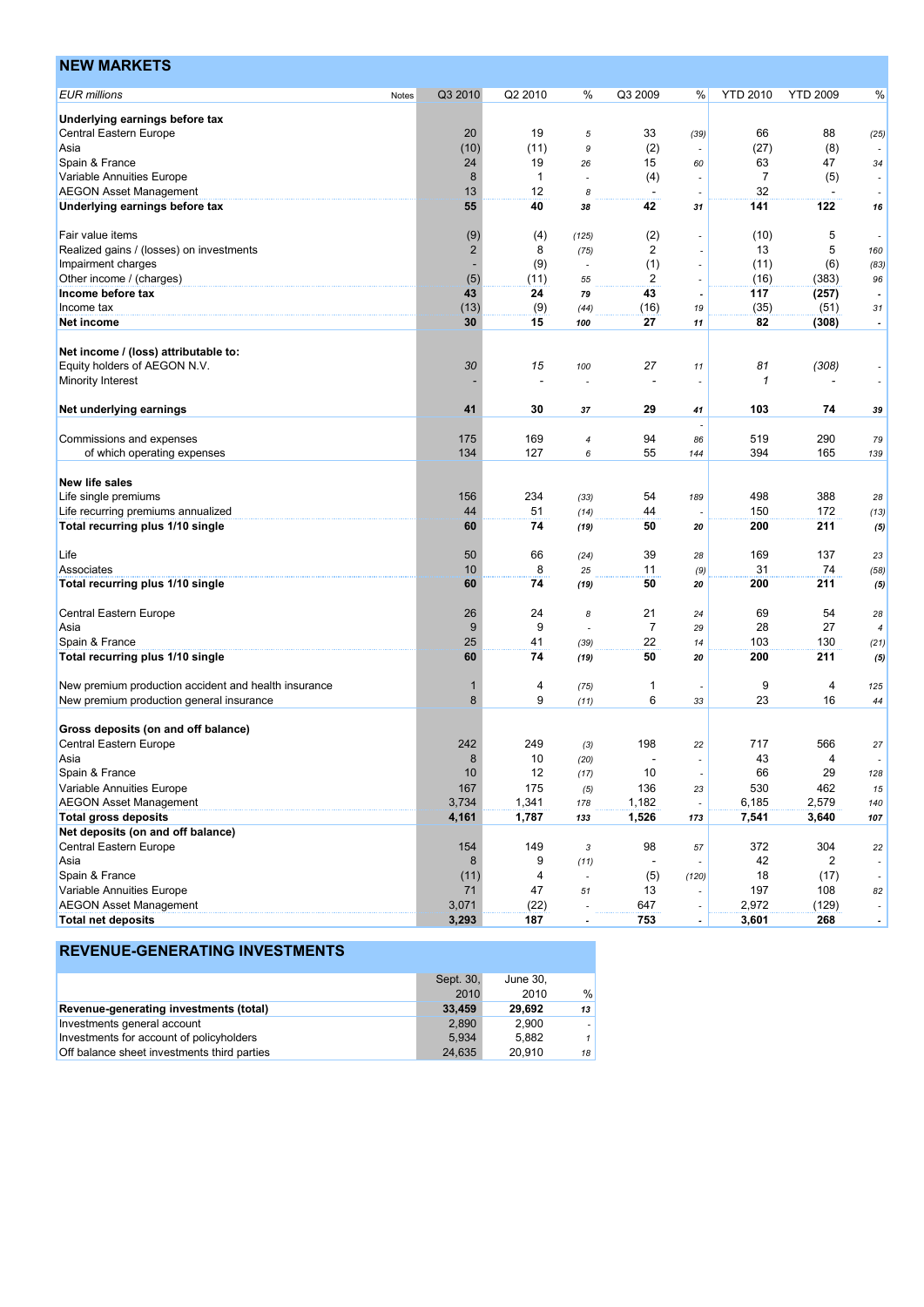| <b>VALUE OF NEW BUSINESS AND IRR</b> |            |            |      |             |      |                 |                 |      |
|--------------------------------------|------------|------------|------|-------------|------|-----------------|-----------------|------|
|                                      | <b>VNB</b> | <b>VNB</b> |      | <b>VNB</b>  |      | VNB             | <b>VNB</b>      |      |
| <b>EUR</b> millions, after tax       | Q3 2010    | Q2 2010    | %    | Q3 2009     | %    | <b>YTD 2010</b> | <b>YTD 2009</b> | $\%$ |
|                                      |            |            |      |             |      |                 |                 |      |
| Americas                             | 51         | 62         | (18) | 63          | (19) | 165             | 207             | (20) |
| The Netherlands                      | 23         | 30         | (23) | 51          | (55) | 102             | 118             | (14) |
| <b>United Kingdom</b>                | 19         | 24         | (21) | 34          | (44) | 56              | 137             | (59) |
| <b>New Markets</b>                   | $\sim$     | 32<br>     | (16) | 21<br>.<br> | 29   | 91              | 88<br>          |      |
| Total                                | 120        | 148        | (19) | 169         | (29) | 414             | 551             | (25) |

|                                | IRR %   | IRR%     | IRR%     |
|--------------------------------|---------|----------|----------|
| <b>EUR millions, after tax</b> | Q3 2010 | Q2 2010  | Q3 2009  |
|                                |         |          |          |
| Americas                       | 12.1    | 12.9     | 12.1     |
| The Netherlands                | 16.2    | 17.0     | 21.8     |
| United Kingdom                 | 11.4    | 11.9     | 13.4     |
| New Markets                    | 34.1    | 35.3     | 37.6     |
| Total                          | 17.8    | <br>18.4 | <br>18.5 |

| <b>MODELED NEW BUSINESS, APE AND DEPOSITS</b> |         |                                       |      |         |      |                 |                                       |      |
|-----------------------------------------------|---------|---------------------------------------|------|---------|------|-----------------|---------------------------------------|------|
|                                               |         | <b>Premium business</b><br><b>APE</b> |      |         |      |                 | <b>Premium business</b><br><b>APE</b> |      |
| <b>Notes</b><br><b>EUR</b> millions           | Q3 2010 | Q2 2010                               | %    | Q3 2009 | $\%$ | <b>YTD 2010</b> | <b>YTD 2009</b>                       | $\%$ |
| 10                                            |         |                                       |      |         |      |                 |                                       |      |
| Americas                                      | 275     | 266                                   |      | 251     | 10   | 787             | 762                                   |      |
| The Netherlands                               | 38      | 58                                    | (34) | -87     | (56) | 189             | 209                                   | (10) |
| <b>United Kingdom</b>                         | 254     | 303                                   | (16) | 247     |      | 823             | 820                                   |      |
| New Markets                                   | 80      | -97                                   | (18) | 60      | 33   | 257             | 278                                   | (8)  |
| Total                                         | 647     | 724                                   | (11) | 645     |      | 2.055           | 2.068                                 | (1)  |

|                              |         |           | <b>Deposit business</b><br><b>Deposits</b> |           |      |                 | <b>Deposit business</b><br><b>Deposits</b> |      |
|------------------------------|---------|-----------|--------------------------------------------|-----------|------|-----------------|--------------------------------------------|------|
| Notes<br><b>EUR</b> millions | Q3 2010 | Q2 2010   | %                                          | Q3 2009   | $\%$ | <b>YTD 2010</b> | <b>YTD 2009</b>                            | $\%$ |
| 10                           |         |           |                                            |           |      |                 |                                            |      |
| Americas                     | 4,131   | 4.325     | (4)                                        | 4,367     | (5)  | 12.381          | 14.731                                     | (16) |
| <b>United Kingdom</b>        | 16      | 17        | (6)                                        |           |      | 67              | -                                          |      |
| <b>New Markets</b>           | 231     | 303       | (24)                                       | 95        | 143  | 841             | 417                                        | 102  |
| Total                        | 4.378   | <br>4.645 | (6)                                        | <br>4.462 | (2)  | 13.290          | 15.148                                     | (12) |

# **VNB/PVNBP SUMMARY**

|                                     | <b>Premium business</b> |              |                      |                   | <b>Premium business</b> |              |                      |                    |
|-------------------------------------|-------------------------|--------------|----------------------|-------------------|-------------------------|--------------|----------------------|--------------------|
|                                     | <b>VNB</b>              | <b>PVNBP</b> | VNB/<br><b>PVNBP</b> | VNB<br><b>APE</b> | <b>VNB</b>              | <b>PVNBP</b> | VNB/<br><b>PVNBP</b> | VNB/<br><b>APE</b> |
| <b>Notes</b><br><b>EUR</b> millions | Q3 2010                 |              | $\%$                 | %                 | <b>YTD 2010</b>         |              | %                    | %                  |
|                                     |                         |              |                      |                   |                         |              |                      |                    |
| Americas                            | 32                      | 1.221        | 2.6                  | 11.6              | 96                      | 3,462        | 2.8                  | 12.2               |
| The Netherlands                     | 23                      | 286          | 8.0                  | 59.5              | 102                     | 1,377        | 7.4                  | 54.2               |
| <b>United Kingdom</b>               | 19                      | 1.529        | 1.2                  | 7.5               | 56                      | 5.450        | 1.0                  | 6.8                |
| <b>New Markets</b>                  | 20                      | 626          | 3.1                  | 24.3              | 68<br>.                 | 2.016        | 3.4                  | 26.5               |
| Total                               | 93                      | 3,662        | 2.5                  | 14.4              | 323                     | 12,305       | 2.6                  | 15.7               |

|                                     |            | <b>Deposit business</b> |                      |                         |                 | <b>Deposit business</b> |                      |                         |  |  |
|-------------------------------------|------------|-------------------------|----------------------|-------------------------|-----------------|-------------------------|----------------------|-------------------------|--|--|
|                                     | <b>VNB</b> | <b>PVNBP</b>            | VNB/<br><b>PVNBP</b> | VNB/<br><b>Deposits</b> | <b>VNB</b>      | <b>PVNBP</b>            | VNB/<br><b>PVNBP</b> | VNB/<br><b>Deposits</b> |  |  |
| <b>Notes</b><br><b>EUR</b> millions | Q3 2010    |                         | %                    | $\%$                    | <b>YTD 2010</b> |                         | %                    | %                       |  |  |
| 11                                  |            |                         |                      |                         |                 |                         |                      |                         |  |  |
| Americas                            | 19         | 5.249                   | 0.4                  | 0.5                     | 69              | 16.991                  | 0.4                  | 0.6                     |  |  |
| <b>United Kingdom</b>               |            | 16                      | 0.7                  | 0.7                     |                 | 67                      | (0.3)                | (0.3)                   |  |  |
| <b>New Markets</b>                  |            | 417                     | 1.9                  | 3.4                     | 22              | .365                    | 1.6                  | 2.7                     |  |  |
| Total                               | 27         | 5.682                   | 0.5                  | 0.6                     | 92              | 18.423                  | 0.5                  | 0.7                     |  |  |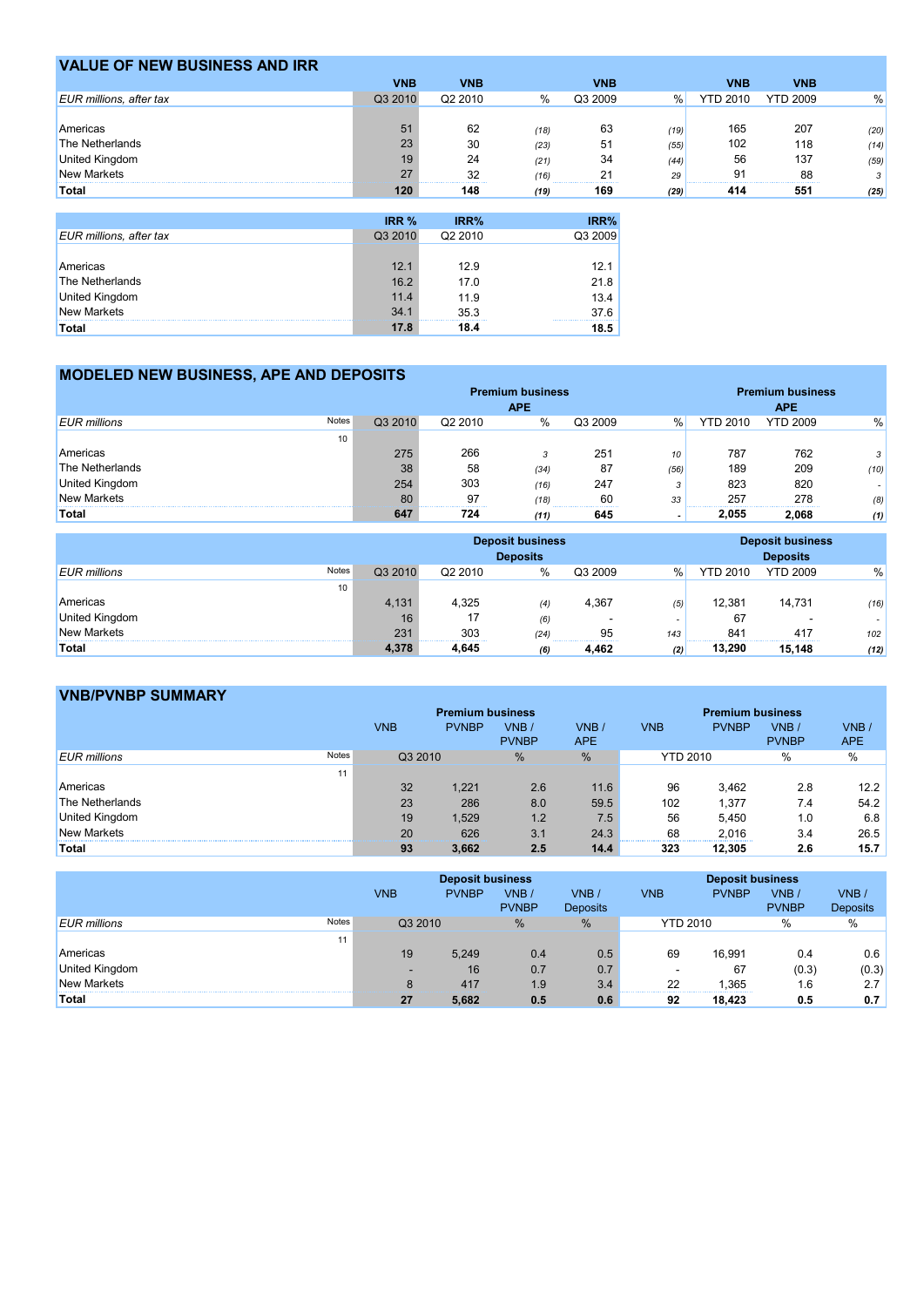### **Notes:**

- 1) For a definition of underlying earnings and the reconciliation from underlying earnings to income before tax we refer to Note 3 "Segment information" of our Condensed consolidated interim financial statements.
- <sup>2)</sup> Net income refers to net income attributable to equity holders of AEGON N.V. and minority interest.
- $3)$  New life sales is defined as new recurring premiums + 1/10 of single premiums.
- 4) Deposits on and off balance sheet. Run-off businesses includes results of business units where management has decided to exit the market and to run-off the existing block of business.
- <sup>5)</sup> The present value of future distributable earnings on the block of business sold in the reporting period. Value of new business is calculated using beginning of year economic assumptions and assumptions outside of management control, and beginning of quarter operating assumptions.
- <sup>6)</sup> Return on equity is calculated by dividing the net underlying earnings after cost of leverage by the average shareholders' equity excluding the preferred shares and the revaluation reserve.
- <sup>7)</sup> Capital securities that are denominated in foreign currencies are, for purposes of calculating the capital base ratio, revalued to the periodend exchange rate. All ratios exclude AEGON's revaluation reserve.
- <sup>8)</sup> Included in other income/(charges) are charges made to policyholders with respect to income tax in the United Kingdom.
- 9) Includes production on investment contracts without a discretionary participation feature of which the proceeds are not recognized as revenues but are directly added to our investment contract liabilities.
- $10)$  APE = recurring premium + 1/10 single premium.
- 11) PVNBP: Present Value New Business Premium.
- a) The calculation of the IGD (Insurance Group Directive) capital surplus and ratio are based on Solvency I capital requirements on IFRS for entities within the EU (Pillar 1 for AEGON UK), and local regulatory solvency measurements for non-EU entities. Specifically, required capital for the life insurance companies in the US is calculated as two times the upper end of the Company Action Level range (200%) as applied by the National Association of Insurance Commissioners in the US. The calculation of the IGD ratio excludes the available and required capital of the UK With-Profit funds. In the UK solvency surplus calculation the local regulator only allows the available capital number of the With-Profit funds included in overall local available capital to be equal to the amount of With-Profit funds' required capital.
- <sup>b)</sup> The results in this release are unaudited.